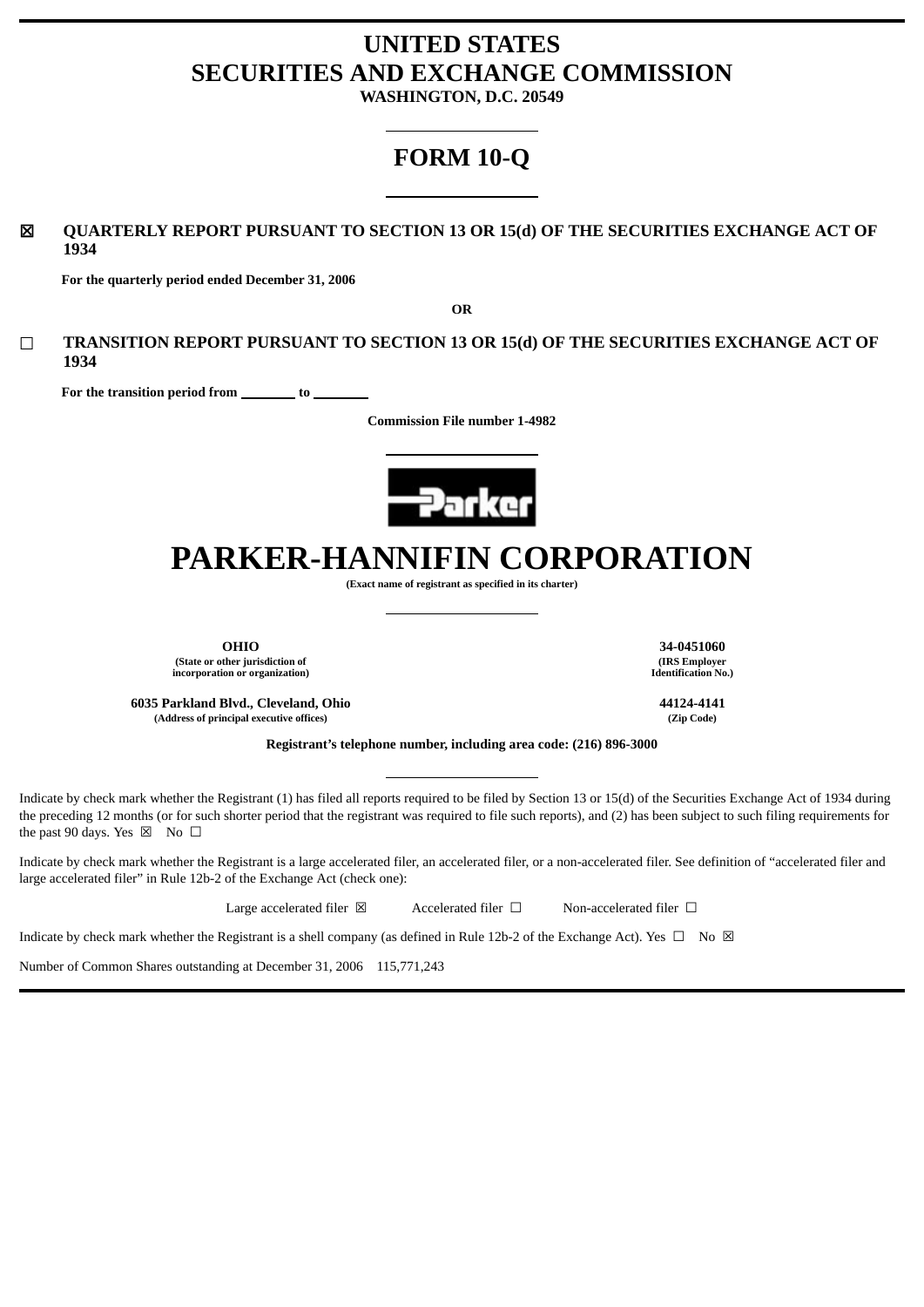# PART I - FINANCIAL INFORMATION

**ITEM 1. FINANCIAL STATEMENTS**

## **PARKER-HANNIFIN CORPORATION CONSOLIDATED STATEMENT OF INCOME (Dollars in thousands, except per share amounts) (Unaudited)**

|                                                       | <b>Three Months Ended</b><br>December 31. |                |             | <b>Six Months Ended</b><br>December 31. |             |     |             |
|-------------------------------------------------------|-------------------------------------------|----------------|-------------|-----------------------------------------|-------------|-----|-------------|
|                                                       | 2006                                      |                | 2005        |                                         | 2006        |     | 2005        |
| Net sales                                             | \$2,511,152                               |                | \$2,157,537 |                                         | \$5,062,725 |     | \$4,271,088 |
| Cost of sales                                         | 1,938,007                                 |                | 1,705,683   |                                         | 3,885,365   |     | 3,361,436   |
| Gross profit                                          | 573,145                                   |                | 451,854     |                                         | 1,177,360   |     | 909,652     |
| Selling, general and administrative expenses          | 292,855                                   |                | 245,845     |                                         | 584,865     |     | 482,859     |
| Interest expense                                      | 22,304                                    |                | 19,587      |                                         | 39,476      |     | 36,058      |
| Other (income) expense, net                           | (6,777)                                   |                | 10,898      |                                         | (13, 403)   |     | 11,171      |
| Income from continuing operations before income taxes | 264,763                                   |                | 175,524     |                                         | 566,422     |     | 379,564     |
| Income taxes                                          | 71,796                                    |                | 46,500      |                                         | 162,871     |     | 106,692     |
| Income from continuing operations                     | \$192,967                                 |                | \$129,024   |                                         | \$403,551   | \$. | 272,872     |
| Income from discontinued operations                   |                                           |                |             |                                         |             |     | 28,884      |
| Net income                                            | 192,967                                   |                | \$129,024   | \$                                      | 403,551     | \$  | 301,756     |
| Basic earnings per share:                             |                                           |                |             |                                         |             |     |             |
| Income from continuing operations                     | \$<br>1.66                                | \$             | 1.09        | \$                                      | 3.44        | \$  | 2.30        |
| Income from discontinued operations                   |                                           |                |             |                                         |             |     | .24         |
| Net income per share                                  | 1.66                                      | $\mathfrak{s}$ | 1.09        | \$                                      | 3.44        |     | 2.54        |
| Diluted earnings per share:                           |                                           |                |             |                                         |             |     |             |
| Income from continuing operations                     | \$<br>1.64                                | \$             | 1.07        | \$                                      | 3.39        | \$  | 2.27        |
| Income from discontinued operations                   |                                           |                |             |                                         |             |     | .24         |
| Net income per share                                  | \$<br>1.64                                | \$             | 1.07        | \$                                      | 3.39        |     | 2.51        |
| Cash dividends per common share                       | .26                                       | \$             | .23         | \$                                      | .52         | S   | .46         |

See accompanying notes to consolidated financial statements.

- 2 -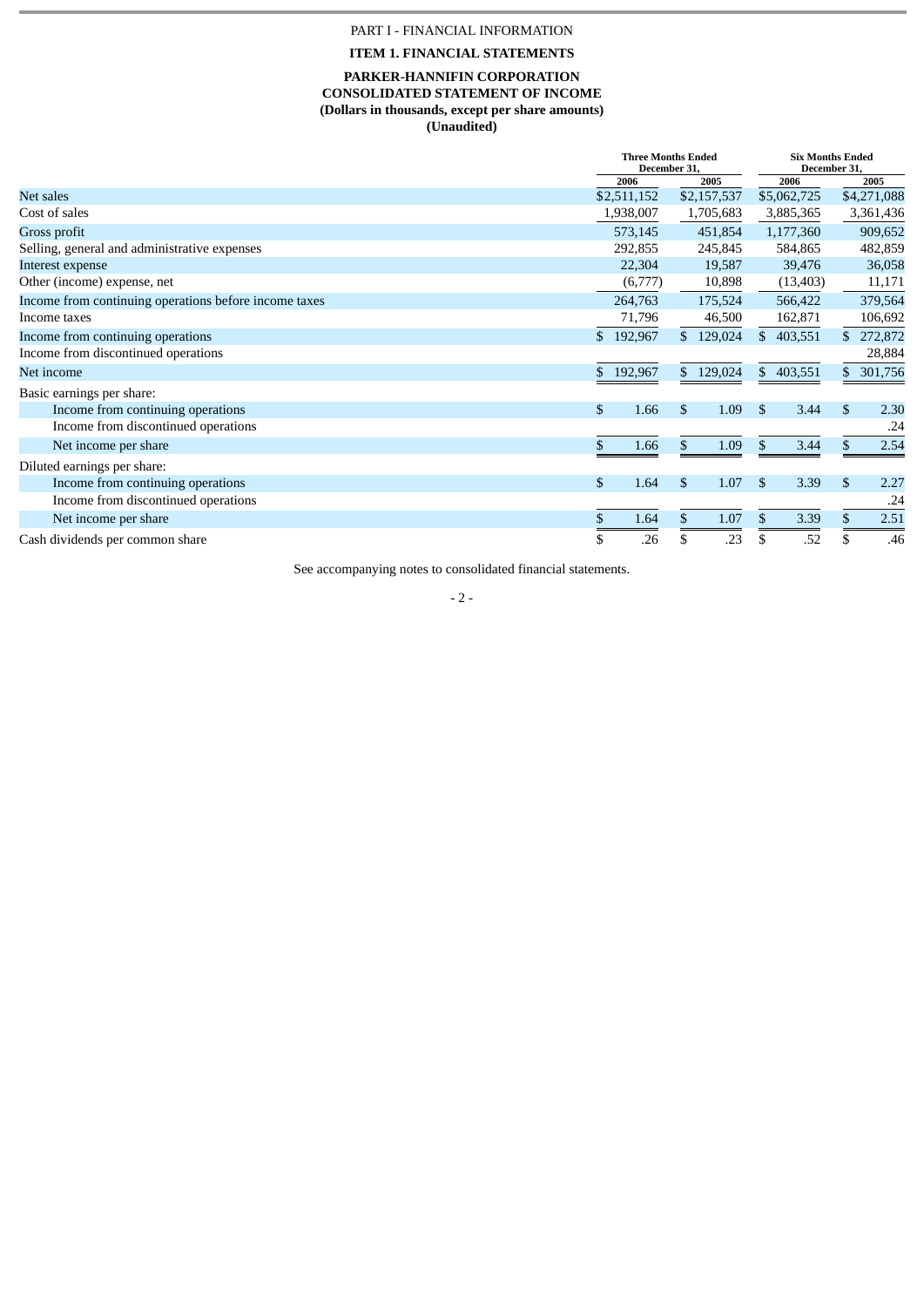## **PARKER-HANNIFIN CORPORATION CONSOLIDATED BALANCE SHEET (Dollars in thousands)**

|                                                                                                                                             | (Unaudited)<br>December 31,<br>2006 | <b>June 30,</b><br>2006 |
|---------------------------------------------------------------------------------------------------------------------------------------------|-------------------------------------|-------------------------|
| <b>ASSETS</b>                                                                                                                               |                                     |                         |
| Current assets:                                                                                                                             |                                     |                         |
| Cash and cash equivalents                                                                                                                   | \$157,098                           | \$171,553               |
| Accounts receivable, net                                                                                                                    | 1,524,240                           | 1,592,323               |
| Inventories:                                                                                                                                |                                     |                         |
| Finished products                                                                                                                           | 539,387                             | 520,159                 |
| Work in process                                                                                                                             | 571,484                             | 494,469                 |
| Raw materials                                                                                                                               | 203,529                             | 168,250                 |
|                                                                                                                                             | 1,314,400                           | 1,182,878               |
| Prepaid expenses                                                                                                                            | 49,281                              | 64,238                  |
| Deferred income taxes                                                                                                                       | 131,228                             | 127,986                 |
| Total current assets                                                                                                                        | 3,176,247                           | 3,138,978               |
| Plant and equipment                                                                                                                         | 4,181,937                           | 4,086,367               |
| Less accumulated depreciation                                                                                                               | 2,475,142                           | 2,392,573               |
|                                                                                                                                             | 1,706,795                           | 1,693,794               |
| Goodwill                                                                                                                                    | 2,170,715                           | 2,010,458               |
| Intangible assets, net                                                                                                                      | 469,222                             | 471,095                 |
| Other assets                                                                                                                                | 933,316                             | 859,107                 |
| <b>Total assets</b>                                                                                                                         | \$8,456,295                         | \$8,173,432             |
|                                                                                                                                             |                                     |                         |
| <b>LIABILITIES</b><br>Current liabilities:                                                                                                  |                                     |                         |
|                                                                                                                                             | \$439,180                           | \$<br>72,039            |
| Notes payable<br>Accounts payable, trade                                                                                                    | 700,973                             | 770,665                 |
| <b>Accrued liabilities</b>                                                                                                                  | 658,536                             | 698,014                 |
| Accrued domestic and foreign taxes                                                                                                          | 120,094                             | 140,387                 |
| Total current liabilities                                                                                                                   |                                     |                         |
|                                                                                                                                             | 1,918,783                           | 1,681,105               |
| Long-term debt                                                                                                                              | 1,066,330                           | 1,059,461               |
| Pensions and other postretirement benefits                                                                                                  | 834,413                             | 811,479                 |
| Deferred income taxes                                                                                                                       | 108,669                             | 118,544                 |
| Other liabilities                                                                                                                           | 211,035                             | 261,640                 |
| <b>Total liabilities</b>                                                                                                                    | 4,139,230                           | 3,932,229               |
| <b>SHAREHOLDERS' EQUITY</b>                                                                                                                 |                                     |                         |
| Serial preferred stock, \$.50 par value; authorized 3,000,000 shares; none issued                                                           |                                     |                         |
| Common stock, \$.50 par value; authorized 600,000,000 shares; issued 120,683,890 shares at December 31 and 120,683,890 shares<br>at June 30 | 60,342                              | 60,342                  |
| <b>Additional capital</b>                                                                                                                   | 533,043                             | 510,869                 |
| Retained earnings                                                                                                                           | 4,258,772                           | 3,916,412               |
| Unearned compensation related to guarantee of ESOP debt                                                                                     | (20, 478)                           | (25,809)                |
| Deferred compensation related to stock options                                                                                              | 2,347                               | 2,347                   |
| Accumulated other comprehensive (loss)                                                                                                      | (130, 250)                          | (194, 819)              |
|                                                                                                                                             | 4,703,776                           | 4,269,342               |
| Less treasury shares, at cost: 4,912,647 shares at December 31 and 368,695 shares at June 30                                                | (386, 711)                          | (28, 139)               |
| Total shareholders' equity                                                                                                                  | 4,317,065                           | 4,241,203               |
| Total liabilities and shareholders' equity                                                                                                  | \$8,456,295                         | \$8,173,432             |
|                                                                                                                                             |                                     |                         |

See accompanying notes to consolidated financial statements.

- 3 -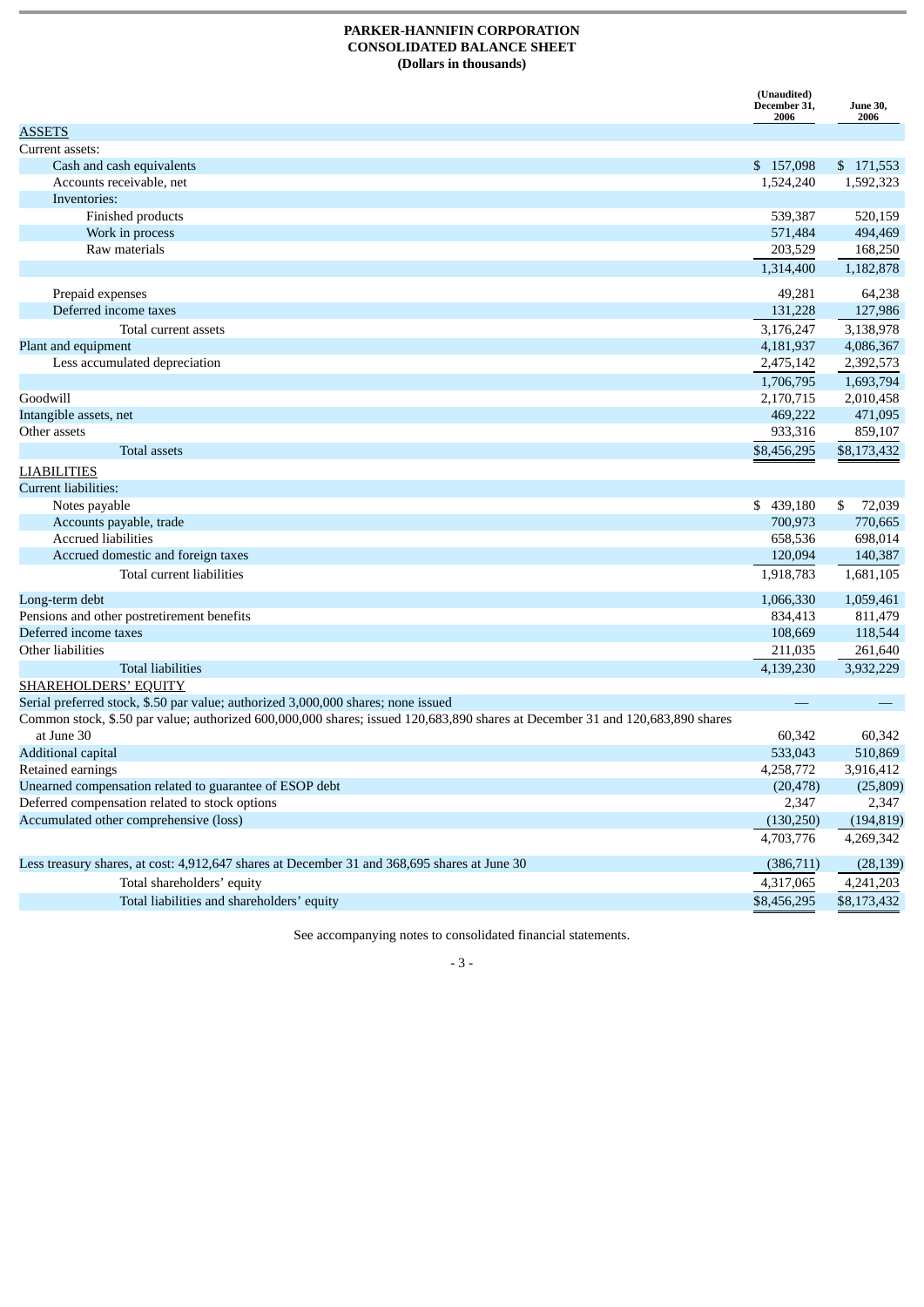## **PARKER-HANNIFIN CORPORATION CONSOLIDATED STATEMENT OF CASH FLOWS (Dollars in thousands) (Unaudited)**

| 2006<br>2005<br>CASH FLOWS FROM OPERATING ACTIVITIES<br>\$403,551<br>Net income<br>\$301,756<br>Adjustments to reconcile net income to net cash provided by operations:<br>Net (income) from discontinued operations<br>Depreciation<br>126,390<br>Amortization<br>21,808<br>Stock-based compensation<br>24,218<br>Deferred income taxes<br>(27,099)<br>(20, 759)<br>Foreign currency transaction (gain) loss<br>(Gain) loss on sale of plant and equipment<br>(8,806)<br>Changes in assets and liabilities:<br>Accounts receivable, net<br>113,742<br>Inventories<br>(107, 839)<br>11,763<br>Prepaid expenses<br>Other assets<br>(97, 430)<br>Accounts payable, trade<br>(83, 499)<br>Accrued payrolls and other compensation<br>(40, 754)<br>Accrued domestic and foreign taxes<br>(20,076)<br>4,816<br>Other accrued liabilities<br>(279)<br>Pensions and other postretirement benefits<br>15,712<br>8,584<br>Other liabilities<br>5,620<br>(2,996)<br>Discontinued operations<br>(9,266)<br>Net cash provided by operating activities<br>307,647<br><b>CASH FLOWS FROM INVESTING ACTIVITIES</b><br>Acquisitions (less cash acquired of \$1,050 in 2006 and \$17,013 in 2005)<br>(160, 429)<br>Capital expenditures<br>(115, 441)<br>Proceeds from sale of plant and equipment<br>23,694<br>Proceeds from sale of businesses<br>Other<br>(1,771)<br>Discontinued operations<br>Net cash (used in) investing activities<br>(253, 947)<br><b>CASH FLOWS FROM FINANCING ACTIVITIES</b><br>Net (payments for) proceeds from common share activity<br>(360, 616)<br>Proceeds from notes payable, net<br>370,942<br>Proceeds from long-term borrowings<br>3,011<br>(Payments for) long-term borrowings<br>(19,771)<br><b>Dividends</b><br>(61, 192)<br>Net cash (used in) provided by financing activities<br>(67, 626)<br>Effect of exchange rate changes on cash<br>(529)<br>(14, 455)<br>Net (decrease) in cash and cash equivalents<br>171,553<br>Cash and cash equivalents at beginning of year | December 31, | <b>Six Months Ended</b> |  |
|---------------------------------------------------------------------------------------------------------------------------------------------------------------------------------------------------------------------------------------------------------------------------------------------------------------------------------------------------------------------------------------------------------------------------------------------------------------------------------------------------------------------------------------------------------------------------------------------------------------------------------------------------------------------------------------------------------------------------------------------------------------------------------------------------------------------------------------------------------------------------------------------------------------------------------------------------------------------------------------------------------------------------------------------------------------------------------------------------------------------------------------------------------------------------------------------------------------------------------------------------------------------------------------------------------------------------------------------------------------------------------------------------------------------------------------------------------------------------------------------------------------------------------------------------------------------------------------------------------------------------------------------------------------------------------------------------------------------------------------------------------------------------------------------------------------------------------------------------------------------------------------------------------------------------------------------------------------------------------------------------|--------------|-------------------------|--|
|                                                                                                                                                                                                                                                                                                                                                                                                                                                                                                                                                                                                                                                                                                                                                                                                                                                                                                                                                                                                                                                                                                                                                                                                                                                                                                                                                                                                                                                                                                                                                                                                                                                                                                                                                                                                                                                                                                                                                                                                   |              |                         |  |
|                                                                                                                                                                                                                                                                                                                                                                                                                                                                                                                                                                                                                                                                                                                                                                                                                                                                                                                                                                                                                                                                                                                                                                                                                                                                                                                                                                                                                                                                                                                                                                                                                                                                                                                                                                                                                                                                                                                                                                                                   |              |                         |  |
|                                                                                                                                                                                                                                                                                                                                                                                                                                                                                                                                                                                                                                                                                                                                                                                                                                                                                                                                                                                                                                                                                                                                                                                                                                                                                                                                                                                                                                                                                                                                                                                                                                                                                                                                                                                                                                                                                                                                                                                                   |              |                         |  |
|                                                                                                                                                                                                                                                                                                                                                                                                                                                                                                                                                                                                                                                                                                                                                                                                                                                                                                                                                                                                                                                                                                                                                                                                                                                                                                                                                                                                                                                                                                                                                                                                                                                                                                                                                                                                                                                                                                                                                                                                   |              |                         |  |
|                                                                                                                                                                                                                                                                                                                                                                                                                                                                                                                                                                                                                                                                                                                                                                                                                                                                                                                                                                                                                                                                                                                                                                                                                                                                                                                                                                                                                                                                                                                                                                                                                                                                                                                                                                                                                                                                                                                                                                                                   |              | (28, 884)               |  |
|                                                                                                                                                                                                                                                                                                                                                                                                                                                                                                                                                                                                                                                                                                                                                                                                                                                                                                                                                                                                                                                                                                                                                                                                                                                                                                                                                                                                                                                                                                                                                                                                                                                                                                                                                                                                                                                                                                                                                                                                   |              | 121,600                 |  |
|                                                                                                                                                                                                                                                                                                                                                                                                                                                                                                                                                                                                                                                                                                                                                                                                                                                                                                                                                                                                                                                                                                                                                                                                                                                                                                                                                                                                                                                                                                                                                                                                                                                                                                                                                                                                                                                                                                                                                                                                   |              | 15,078                  |  |
|                                                                                                                                                                                                                                                                                                                                                                                                                                                                                                                                                                                                                                                                                                                                                                                                                                                                                                                                                                                                                                                                                                                                                                                                                                                                                                                                                                                                                                                                                                                                                                                                                                                                                                                                                                                                                                                                                                                                                                                                   |              | 22,802                  |  |
|                                                                                                                                                                                                                                                                                                                                                                                                                                                                                                                                                                                                                                                                                                                                                                                                                                                                                                                                                                                                                                                                                                                                                                                                                                                                                                                                                                                                                                                                                                                                                                                                                                                                                                                                                                                                                                                                                                                                                                                                   |              | (30, 529)               |  |
|                                                                                                                                                                                                                                                                                                                                                                                                                                                                                                                                                                                                                                                                                                                                                                                                                                                                                                                                                                                                                                                                                                                                                                                                                                                                                                                                                                                                                                                                                                                                                                                                                                                                                                                                                                                                                                                                                                                                                                                                   |              | 4,641                   |  |
|                                                                                                                                                                                                                                                                                                                                                                                                                                                                                                                                                                                                                                                                                                                                                                                                                                                                                                                                                                                                                                                                                                                                                                                                                                                                                                                                                                                                                                                                                                                                                                                                                                                                                                                                                                                                                                                                                                                                                                                                   |              | 12,952                  |  |
|                                                                                                                                                                                                                                                                                                                                                                                                                                                                                                                                                                                                                                                                                                                                                                                                                                                                                                                                                                                                                                                                                                                                                                                                                                                                                                                                                                                                                                                                                                                                                                                                                                                                                                                                                                                                                                                                                                                                                                                                   |              |                         |  |
|                                                                                                                                                                                                                                                                                                                                                                                                                                                                                                                                                                                                                                                                                                                                                                                                                                                                                                                                                                                                                                                                                                                                                                                                                                                                                                                                                                                                                                                                                                                                                                                                                                                                                                                                                                                                                                                                                                                                                                                                   |              | 94,186                  |  |
|                                                                                                                                                                                                                                                                                                                                                                                                                                                                                                                                                                                                                                                                                                                                                                                                                                                                                                                                                                                                                                                                                                                                                                                                                                                                                                                                                                                                                                                                                                                                                                                                                                                                                                                                                                                                                                                                                                                                                                                                   |              | (39, 127)               |  |
|                                                                                                                                                                                                                                                                                                                                                                                                                                                                                                                                                                                                                                                                                                                                                                                                                                                                                                                                                                                                                                                                                                                                                                                                                                                                                                                                                                                                                                                                                                                                                                                                                                                                                                                                                                                                                                                                                                                                                                                                   |              | 5,607                   |  |
|                                                                                                                                                                                                                                                                                                                                                                                                                                                                                                                                                                                                                                                                                                                                                                                                                                                                                                                                                                                                                                                                                                                                                                                                                                                                                                                                                                                                                                                                                                                                                                                                                                                                                                                                                                                                                                                                                                                                                                                                   |              | 52,994                  |  |
|                                                                                                                                                                                                                                                                                                                                                                                                                                                                                                                                                                                                                                                                                                                                                                                                                                                                                                                                                                                                                                                                                                                                                                                                                                                                                                                                                                                                                                                                                                                                                                                                                                                                                                                                                                                                                                                                                                                                                                                                   |              | (49,800)                |  |
|                                                                                                                                                                                                                                                                                                                                                                                                                                                                                                                                                                                                                                                                                                                                                                                                                                                                                                                                                                                                                                                                                                                                                                                                                                                                                                                                                                                                                                                                                                                                                                                                                                                                                                                                                                                                                                                                                                                                                                                                   |              | (65,020)                |  |
|                                                                                                                                                                                                                                                                                                                                                                                                                                                                                                                                                                                                                                                                                                                                                                                                                                                                                                                                                                                                                                                                                                                                                                                                                                                                                                                                                                                                                                                                                                                                                                                                                                                                                                                                                                                                                                                                                                                                                                                                   |              |                         |  |
|                                                                                                                                                                                                                                                                                                                                                                                                                                                                                                                                                                                                                                                                                                                                                                                                                                                                                                                                                                                                                                                                                                                                                                                                                                                                                                                                                                                                                                                                                                                                                                                                                                                                                                                                                                                                                                                                                                                                                                                                   |              | (7, 823)                |  |
|                                                                                                                                                                                                                                                                                                                                                                                                                                                                                                                                                                                                                                                                                                                                                                                                                                                                                                                                                                                                                                                                                                                                                                                                                                                                                                                                                                                                                                                                                                                                                                                                                                                                                                                                                                                                                                                                                                                                                                                                   |              |                         |  |
|                                                                                                                                                                                                                                                                                                                                                                                                                                                                                                                                                                                                                                                                                                                                                                                                                                                                                                                                                                                                                                                                                                                                                                                                                                                                                                                                                                                                                                                                                                                                                                                                                                                                                                                                                                                                                                                                                                                                                                                                   |              |                         |  |
|                                                                                                                                                                                                                                                                                                                                                                                                                                                                                                                                                                                                                                                                                                                                                                                                                                                                                                                                                                                                                                                                                                                                                                                                                                                                                                                                                                                                                                                                                                                                                                                                                                                                                                                                                                                                                                                                                                                                                                                                   |              |                         |  |
|                                                                                                                                                                                                                                                                                                                                                                                                                                                                                                                                                                                                                                                                                                                                                                                                                                                                                                                                                                                                                                                                                                                                                                                                                                                                                                                                                                                                                                                                                                                                                                                                                                                                                                                                                                                                                                                                                                                                                                                                   |              | 420,187                 |  |
|                                                                                                                                                                                                                                                                                                                                                                                                                                                                                                                                                                                                                                                                                                                                                                                                                                                                                                                                                                                                                                                                                                                                                                                                                                                                                                                                                                                                                                                                                                                                                                                                                                                                                                                                                                                                                                                                                                                                                                                                   |              |                         |  |
|                                                                                                                                                                                                                                                                                                                                                                                                                                                                                                                                                                                                                                                                                                                                                                                                                                                                                                                                                                                                                                                                                                                                                                                                                                                                                                                                                                                                                                                                                                                                                                                                                                                                                                                                                                                                                                                                                                                                                                                                   |              | (818,036)               |  |
|                                                                                                                                                                                                                                                                                                                                                                                                                                                                                                                                                                                                                                                                                                                                                                                                                                                                                                                                                                                                                                                                                                                                                                                                                                                                                                                                                                                                                                                                                                                                                                                                                                                                                                                                                                                                                                                                                                                                                                                                   |              | (105, 859)              |  |
|                                                                                                                                                                                                                                                                                                                                                                                                                                                                                                                                                                                                                                                                                                                                                                                                                                                                                                                                                                                                                                                                                                                                                                                                                                                                                                                                                                                                                                                                                                                                                                                                                                                                                                                                                                                                                                                                                                                                                                                                   |              | 6,405                   |  |
|                                                                                                                                                                                                                                                                                                                                                                                                                                                                                                                                                                                                                                                                                                                                                                                                                                                                                                                                                                                                                                                                                                                                                                                                                                                                                                                                                                                                                                                                                                                                                                                                                                                                                                                                                                                                                                                                                                                                                                                                   |              | 92,715                  |  |
|                                                                                                                                                                                                                                                                                                                                                                                                                                                                                                                                                                                                                                                                                                                                                                                                                                                                                                                                                                                                                                                                                                                                                                                                                                                                                                                                                                                                                                                                                                                                                                                                                                                                                                                                                                                                                                                                                                                                                                                                   |              | 379                     |  |
|                                                                                                                                                                                                                                                                                                                                                                                                                                                                                                                                                                                                                                                                                                                                                                                                                                                                                                                                                                                                                                                                                                                                                                                                                                                                                                                                                                                                                                                                                                                                                                                                                                                                                                                                                                                                                                                                                                                                                                                                   |              | (100)                   |  |
|                                                                                                                                                                                                                                                                                                                                                                                                                                                                                                                                                                                                                                                                                                                                                                                                                                                                                                                                                                                                                                                                                                                                                                                                                                                                                                                                                                                                                                                                                                                                                                                                                                                                                                                                                                                                                                                                                                                                                                                                   |              | (824, 496)              |  |
|                                                                                                                                                                                                                                                                                                                                                                                                                                                                                                                                                                                                                                                                                                                                                                                                                                                                                                                                                                                                                                                                                                                                                                                                                                                                                                                                                                                                                                                                                                                                                                                                                                                                                                                                                                                                                                                                                                                                                                                                   |              |                         |  |
|                                                                                                                                                                                                                                                                                                                                                                                                                                                                                                                                                                                                                                                                                                                                                                                                                                                                                                                                                                                                                                                                                                                                                                                                                                                                                                                                                                                                                                                                                                                                                                                                                                                                                                                                                                                                                                                                                                                                                                                                   |              | 1,813                   |  |
|                                                                                                                                                                                                                                                                                                                                                                                                                                                                                                                                                                                                                                                                                                                                                                                                                                                                                                                                                                                                                                                                                                                                                                                                                                                                                                                                                                                                                                                                                                                                                                                                                                                                                                                                                                                                                                                                                                                                                                                                   |              | 435,256                 |  |
|                                                                                                                                                                                                                                                                                                                                                                                                                                                                                                                                                                                                                                                                                                                                                                                                                                                                                                                                                                                                                                                                                                                                                                                                                                                                                                                                                                                                                                                                                                                                                                                                                                                                                                                                                                                                                                                                                                                                                                                                   |              | 528,360                 |  |
|                                                                                                                                                                                                                                                                                                                                                                                                                                                                                                                                                                                                                                                                                                                                                                                                                                                                                                                                                                                                                                                                                                                                                                                                                                                                                                                                                                                                                                                                                                                                                                                                                                                                                                                                                                                                                                                                                                                                                                                                   |              | (528, 820)              |  |
|                                                                                                                                                                                                                                                                                                                                                                                                                                                                                                                                                                                                                                                                                                                                                                                                                                                                                                                                                                                                                                                                                                                                                                                                                                                                                                                                                                                                                                                                                                                                                                                                                                                                                                                                                                                                                                                                                                                                                                                                   |              | (54, 669)               |  |
|                                                                                                                                                                                                                                                                                                                                                                                                                                                                                                                                                                                                                                                                                                                                                                                                                                                                                                                                                                                                                                                                                                                                                                                                                                                                                                                                                                                                                                                                                                                                                                                                                                                                                                                                                                                                                                                                                                                                                                                                   |              | 381,940                 |  |
|                                                                                                                                                                                                                                                                                                                                                                                                                                                                                                                                                                                                                                                                                                                                                                                                                                                                                                                                                                                                                                                                                                                                                                                                                                                                                                                                                                                                                                                                                                                                                                                                                                                                                                                                                                                                                                                                                                                                                                                                   |              | (373)                   |  |
|                                                                                                                                                                                                                                                                                                                                                                                                                                                                                                                                                                                                                                                                                                                                                                                                                                                                                                                                                                                                                                                                                                                                                                                                                                                                                                                                                                                                                                                                                                                                                                                                                                                                                                                                                                                                                                                                                                                                                                                                   |              | (22, 742)               |  |
|                                                                                                                                                                                                                                                                                                                                                                                                                                                                                                                                                                                                                                                                                                                                                                                                                                                                                                                                                                                                                                                                                                                                                                                                                                                                                                                                                                                                                                                                                                                                                                                                                                                                                                                                                                                                                                                                                                                                                                                                   |              | 336,080                 |  |
| Cash and cash equivalents at end of period<br>\$157,098                                                                                                                                                                                                                                                                                                                                                                                                                                                                                                                                                                                                                                                                                                                                                                                                                                                                                                                                                                                                                                                                                                                                                                                                                                                                                                                                                                                                                                                                                                                                                                                                                                                                                                                                                                                                                                                                                                                                           |              | \$313,338               |  |

See accompanying notes to consolidated financial statements.

- 4 -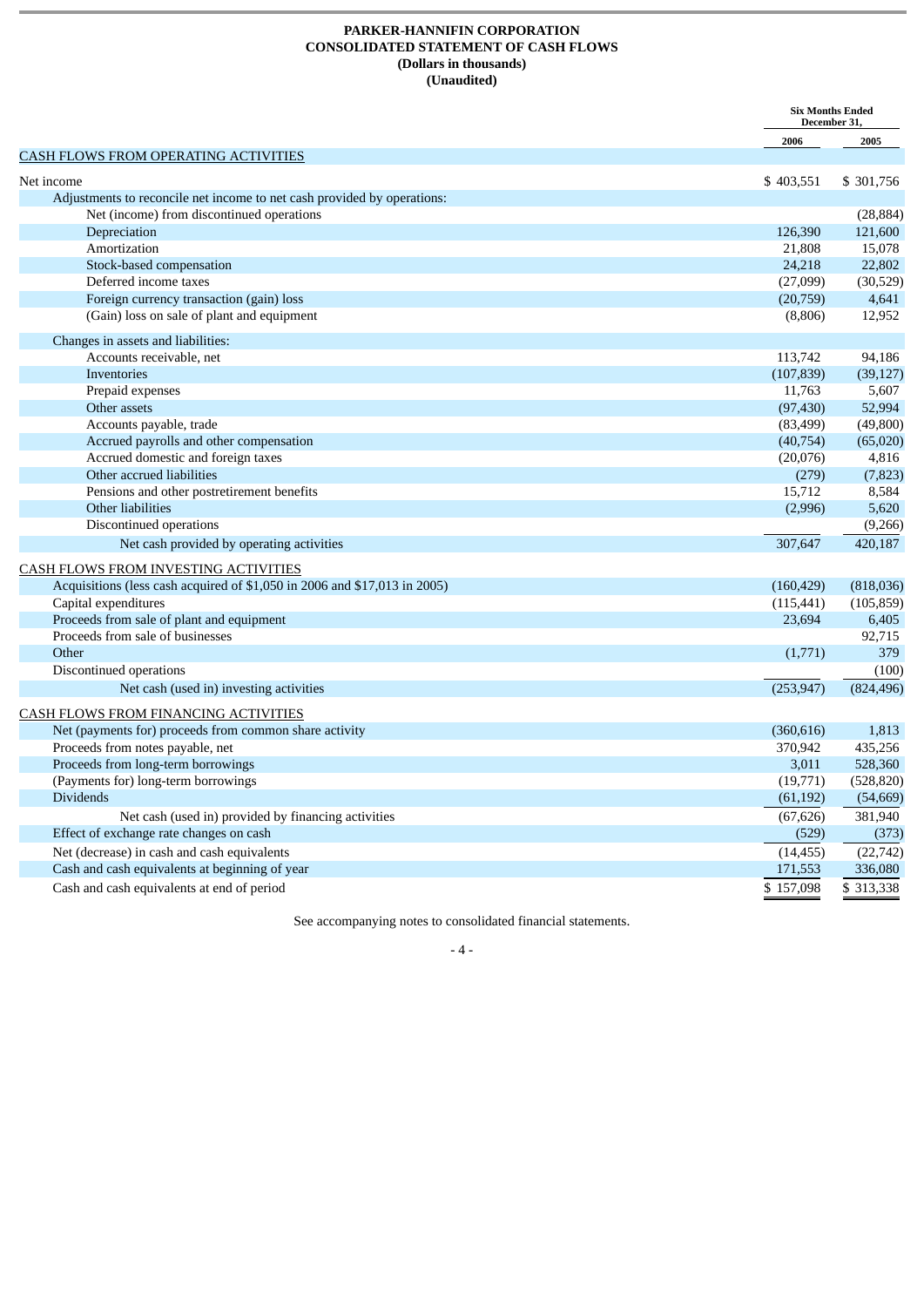#### **PARKER-HANNIFIN CORPORATION BUSINESS SEGMENT INFORMATION BY INDUSTRY (Dollars in thousands) (Unaudited)**

The Company operates in three reportable business segments: Industrial, Aerospace and Climate & Industrial Controls. The Industrial Segment is the largest and includes a significant portion of International operations.

Industrial - This segment produces a broad range of motion control and fluid systems and components used in all kinds of manufacturing, packaging, processing, transportation, mobile construction, agricultural and military machinery and equipment. Sales are made directly to major original equipment manufacturers (OEMs) and through a broad distribution network to smaller OEMs and the aftermarket.

Aerospace - This segment designs and manufactures products and provides aftermarket support for commercial, military and general aviation aircraft, missile and spacecraft markets. The Aerospace Segment provides a full range of systems and components for hydraulic, pneumatic and fuel applications.

Climate & Industrial Controls - This segment manufactures motion-control systems and components for use primarily in the refrigeration and air conditioning and transportation industries.

Business Segment Results by Industry

|                                                                     | <b>Three Months Ended</b><br>December 31, |                |               | <b>Six Months Ended</b><br>December 31, |
|---------------------------------------------------------------------|-------------------------------------------|----------------|---------------|-----------------------------------------|
|                                                                     | 2006                                      | 2005           | 2006          | 2005                                    |
| Net sales                                                           |                                           |                |               |                                         |
| Industrial:                                                         |                                           |                |               |                                         |
| <b>North America</b>                                                | 959,663<br>\$                             | 929,734<br>S.  | \$1,960,428   | \$1,858,965                             |
| International                                                       | 922,011                                   | 676,526        | 1,799,715     | 1,297,290                               |
| Aerospace                                                           | 402,039                                   | 345,274        | 804,397       | 694,081                                 |
| Climate & Industrial Controls                                       | 227,439                                   | 206,003        | 498,185       | 420,752                                 |
| Total                                                               | \$2,511,152                               | \$2,157,537    | \$5,062,725   | \$4,271,088                             |
| Segment operating income                                            |                                           |                |               |                                         |
| Industrial:                                                         |                                           |                |               |                                         |
| North America                                                       | \$<br>133,890                             | 130,230<br>\$. | 287,028<br>\$ | 267,360<br>\$                           |
| International                                                       | 121,769                                   | 68,068         | 249,300       | 148,509                                 |
| Aerospace                                                           | 67,778                                    | 47,322         | 136,403       | 102,105                                 |
| Climate & Industrial Controls                                       | 6,963                                     | 9,914          | 37,787        | 28,530                                  |
| Total segment operating income                                      | 330,400                                   | 255,534        | 710,518       | 546,504                                 |
| Corporate general and administrative expenses                       | 43,960                                    | 28,489         | 80,630        | 57,316                                  |
| Income from continuing operations before interest expense and other | 286,440                                   | 227,045        | 629,888       | 489,188                                 |
| Interest expense                                                    | 22,304                                    | 19,587         | 39,476        | 36,058                                  |
| Other (income) expense                                              | (627)                                     | 31,934         | 23,990        | 73,566                                  |
| Income from continuing operations before income taxes               | 264,763<br>\$                             | 175,524        | 566,422       | 379,564                                 |

- 5 -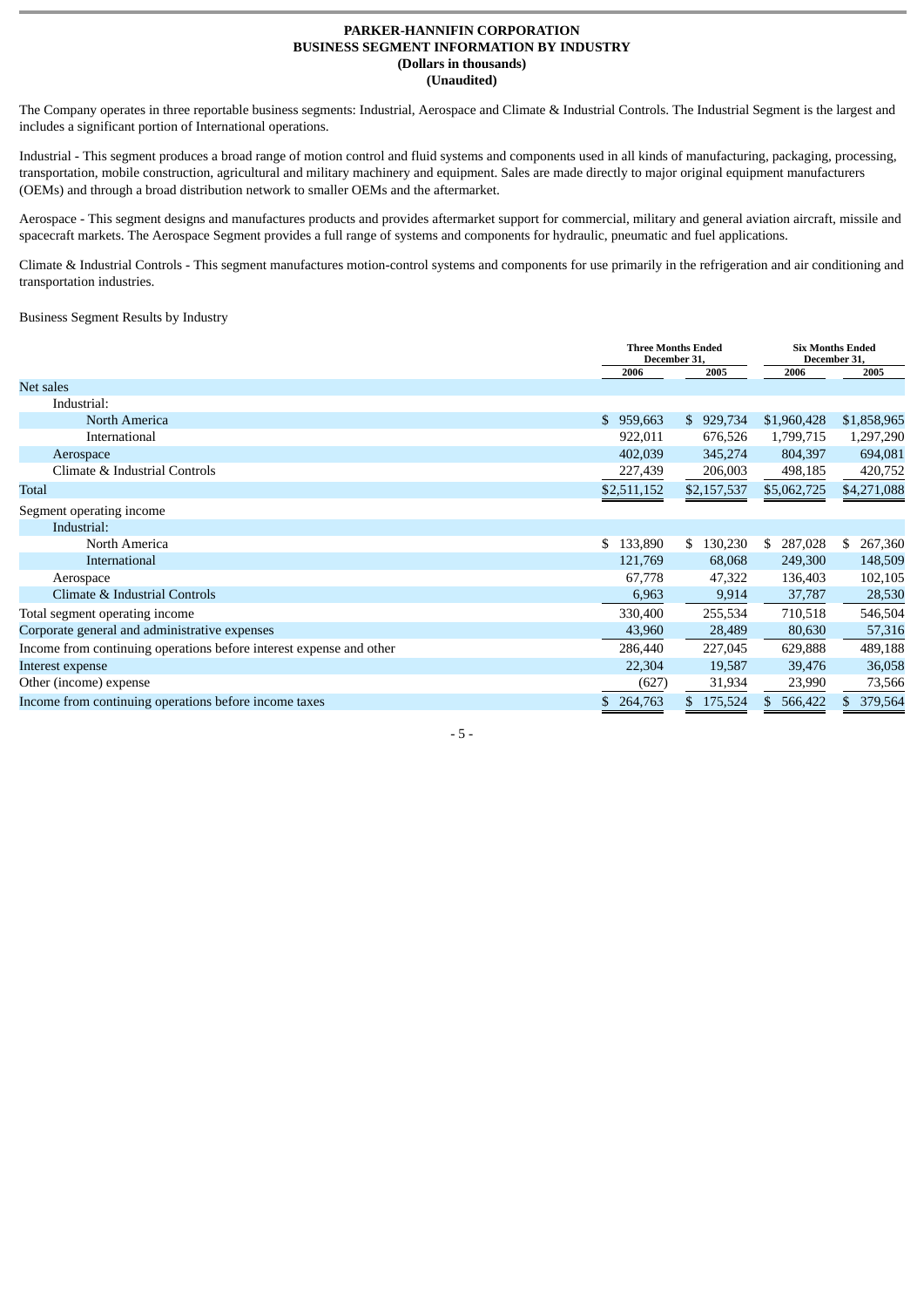# **PARKER-HANNIFIN CORPORATION NOTES TO CONSOLIDATED FINANCIAL STATEMENTS**

#### **Dollars in thousands, except per share amounts**

#### 1. Management representation

In the opinion of the management of the Company, the accompanying unaudited consolidated financial statements contain all adjustments (consisting of only normal recurring accruals) necessary to present fairly the financial position as of December 31, 2006, the results of operations for the three and six months ended December 31, 2006 and 2005 and cash flows for the six months then ended. These financial statements should be read in conjunction with the consolidated financial statements and related notes included in the Company's 2006 Annual Report on Form 10-K. Interim period results are not necessarily indicative of the results to be expected for the full fiscal year.

#### 2. Consolidated statement of cash flows revision

In order to bring the Consolidated Statement of Cash Flows presentation in compliance with Financial Accounting Standards Board (FASB) Statement No. 95, the Company has revised the Consolidated Statement of Cash Flows for the six months ended December 31, 2005 to separately disclose the operating, investing, and financing portions of the cash flows attributable to discontinued operations. The Company had previously reported these amounts on a combined basis. The revision resulted in a decrease in net cash provided by operating activities of \$9.3 million and an increase in net cash used in investing activities of \$0.1 million for the six months ended December 31, 2005.

#### 3. New accounting pronouncements

In July 2006, the FASB issued FASB Interpretation No. 48, "Accounting for Uncertainty in Income Taxes – An Interpretation of FASB Statement 109" (FIN 48). FIN 48 prescribes a comprehensive model for how a company should recognize, measure, present, and disclose in its financial statements uncertain tax positions that the company has taken or expects to take on a tax return. FIN 48 is effective for fiscal years beginning after December 15, 2006. The Company has not yet determined the effect on the Company's financial position or results of operations of complying with the provisions of FIN 48.

In August 2006, the FASB issued FASB Statement No. 157, "Fair Value Measurements." Statement No. 157 defines fair value, establishes a framework for measuring fair value in generally accepted accounting principles, and expands disclosures about fair value measurements. Statement No. 157 is effective for fiscal years beginning after November 15, 2007. The Company has not yet determined the effect on the Company's financial position or results of operations of complying with the provisions of Statement No. 157.

In September 2006, the FASB issued FASB Statement No. 158, "Employers' Accounting for Defined Benefit Pension and Other Postretirement Plans." Statement No. 158 amends FASB Statements No. 87, 88, 106 and 132R. Statement No. 158 requires an employer to recognize the overfunded or underfunded status of a defined benefit postretirement plan as an asset or liability in its statement of financial position and to recognize changes in that funded status in the year in which the changes occur through comprehensive income. The funded status recognition provision is effective for the Company as of the end of the fiscal year ending June 30, 2007.

- 6 -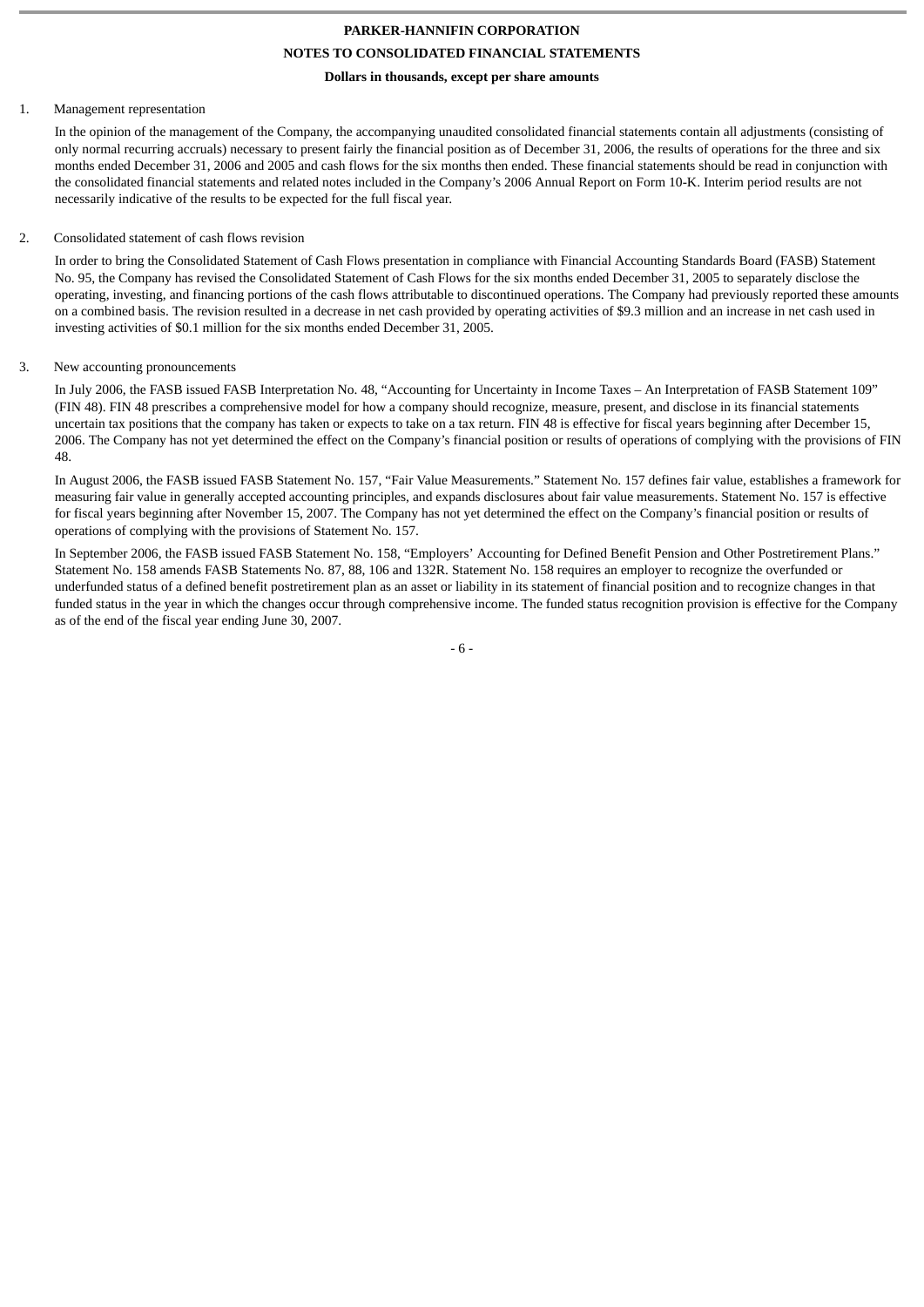#### 3. New accounting pronouncements, continued

Statement No. 158 also requires an employer to measure the funded status of a plan as of the date of its year-end statement of financial condition. The measurement date provision of Statement No. 158 is effective for the Company for the fiscal year ending June 30, 2009. The Company has not yet determined the effect on the Company's financial position of complying with the provisions of Statement No. 158.

#### 4. Product warranty

In the ordinary course of business, the Company warrants its products against defect in design, materials and workmanship over various time periods. The warranty accrual as of December 31, 2006 and June 30, 2006 is immaterial to the financial position of the Company and the change in the accrual for the current quarter and first six months of fiscal 2007 is immaterial to the Company's results of operations and cash flows.

#### 5. Earnings per share

The following table presents a reconciliation of the numerator and denominator of basic and diluted earnings per share from continuing operations for the three and six months ended December 31, 2006 and 2005.

|                                                                                       | <b>Three Months Ended</b><br>December 31, |      |             |     | <b>Six Months Ended</b><br>December 31, |      |             |  |  |  |      |
|---------------------------------------------------------------------------------------|-------------------------------------------|------|-------------|-----|-----------------------------------------|------|-------------|--|--|--|------|
|                                                                                       | 2006                                      | 2005 |             |     |                                         | 2006 |             |  |  |  | 2005 |
| Numerator:                                                                            |                                           |      |             |     |                                         |      |             |  |  |  |      |
| Income from continuing operations                                                     | \$<br>192.967                             | \$   | 129.024     | \$  | 403.551                                 | \$   | 272,872     |  |  |  |      |
| Denominator:                                                                          |                                           |      |             |     |                                         |      |             |  |  |  |      |
| Basic - weighted average common shares                                                | 115,938,153                               |      | 118.821.006 |     | 117,305,843                             |      | 118,851,843 |  |  |  |      |
| Increase in weighted average from dilutive effect of equity-<br>based awards          | 1,988,245                                 |      | 1,503,162   |     | 1,833,847                               |      | 1,533,925   |  |  |  |      |
| Diluted - weighted average common shares, assuming<br>exercise of equity-based awards | 117,926,398                               |      | 120.324.168 |     | 119,139,690                             |      | 120,385,768 |  |  |  |      |
| Basic earnings per share from continuing operations                                   | 1.66                                      | S    | 1.09        | \$. | 3.44                                    | S    | 2.30        |  |  |  |      |
| Diluted earnings per share from continuing operations                                 | \$<br>1.64                                | \$.  | 1.07        | \$  | 3.39                                    | \$   | 2.27        |  |  |  |      |

For the three months ended December 31, 2006 and 2005, 922,498 and 2,332,787 common shares subject to equity-based awards, respectively, were excluded from the computation of diluted earnings per share because the effect of their exercise would be anti-dilutive. For the six months ended December 31, 2006 and 2005, 1,544,323 and 1,815,839 common shares subject to equity-based awards, respectively, were excluded from the computation of diluted earnings per share because the effect of their exercise would be anti-dilutive.

- 7 -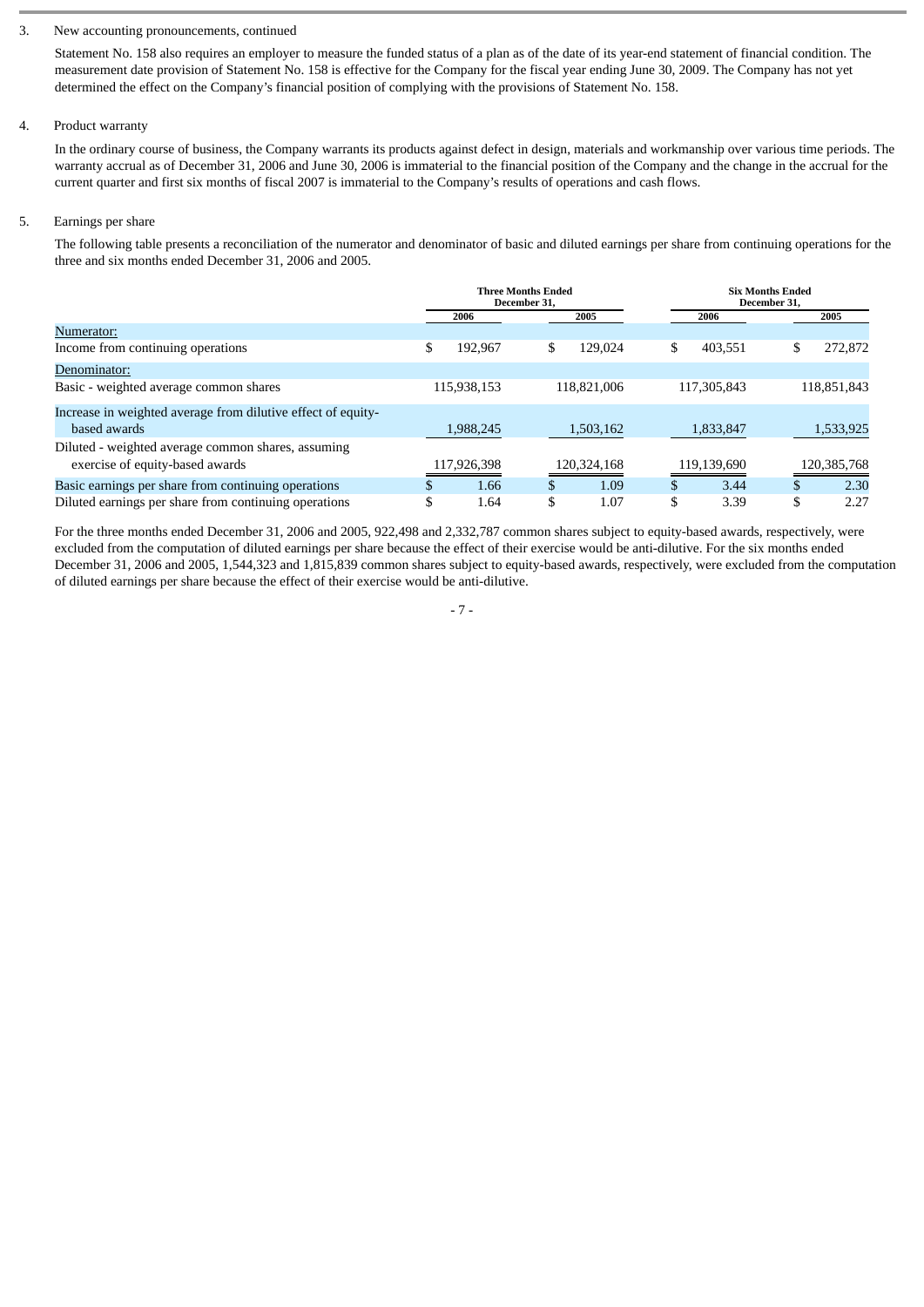#### 6. Stock repurchase program

The Company has a program to repurchase common shares of the Company. Under the program, the Company is authorized to repurchase an amount of common shares each fiscal year equal to the greater of 5 million shares or five percent of the shares outstanding as of the end of the prior fiscal year. Repurchases are funded primarily from operating cash flows, and the shares are initially held as treasury stock. The Company repurchased 2,377,627 shares of its common stock at an average price of \$82.99 per share during the three-month period ended December 31, 2006. Fiscal year-to-date, the Company repurchased 5 million shares at an average price of \$78.61 per share. On January 25, 2007, the Company's Board of Directors approved an increase in the number of shares authorized for repurchase under this program so that, as of that date, the aggregate number of shares available for repurchase was equal to 10 million.

#### 7. Comprehensive income

The Company's primary items of other comprehensive income (loss) are foreign currency translation adjustments and unrealized gains (losses) on marketable equity securities and cash flow hedges. Comprehensive income for the three and six months ended December 31, 2006 and 2005 was as follows:

|                                                   | <b>Three Months Ended</b><br>December 31. |           | <b>Six Months Ended</b><br>December 31. |           |
|---------------------------------------------------|-------------------------------------------|-----------|-----------------------------------------|-----------|
|                                                   | 2006                                      | 2005      | 2006                                    | 2005      |
| Net income                                        | \$192,967                                 | \$129,024 | \$403,551                               | \$301,756 |
| Foreign currency translation adjustments          | 66.195                                    | 6.640     | 64.451                                  | (15, 183) |
| Realized (gain) on marketable equity securities   |                                           | (9)       |                                         | (18)      |
| Unrealized (loss) on marketable equity securities |                                           | (1)       |                                         | (8)       |
| Realized loss on cash flow hedges                 | 59                                        | 40        | 118                                     | 40        |
| Unrealized gain on cash flow hedges               |                                           | 4,667     |                                         | 5,161     |
| Comprehensive income                              | \$259,221                                 | \$140,361 | \$468,120                               | \$291,748 |

Foreign currency translation adjustments are net of taxes of \$6,808 and \$5,296 for the three and six months ended December 31, 2006, respectively, and \$346 and \$1,925 for the three and six months ended December 31, 2005, respectively. The realized (gain) on marketable equity securities is net of taxes of \$6 and \$14 for the three and six months ended December 31, 2005, respectively, and is reflected in the Other (income) expense, net caption in the Consolidated Statement of Income. The unrealized (loss) on marketable equity securities is net of taxes of \$2 for the six months ended December 31, 2005. The realized loss on cash flow hedges is net of taxes of \$37 and \$74 for the three and six months ended December 31, 2006, respectively, and \$24 for the three and six months ended December 31, 2005, and is reflected in the Interest expense caption in the Consolidated Statement of Income. The unrealized gain on cash flow hedges is net of taxes of \$2,800 and \$3,116 for the three and six months ended December 31, 2005, respectively.

- 8 -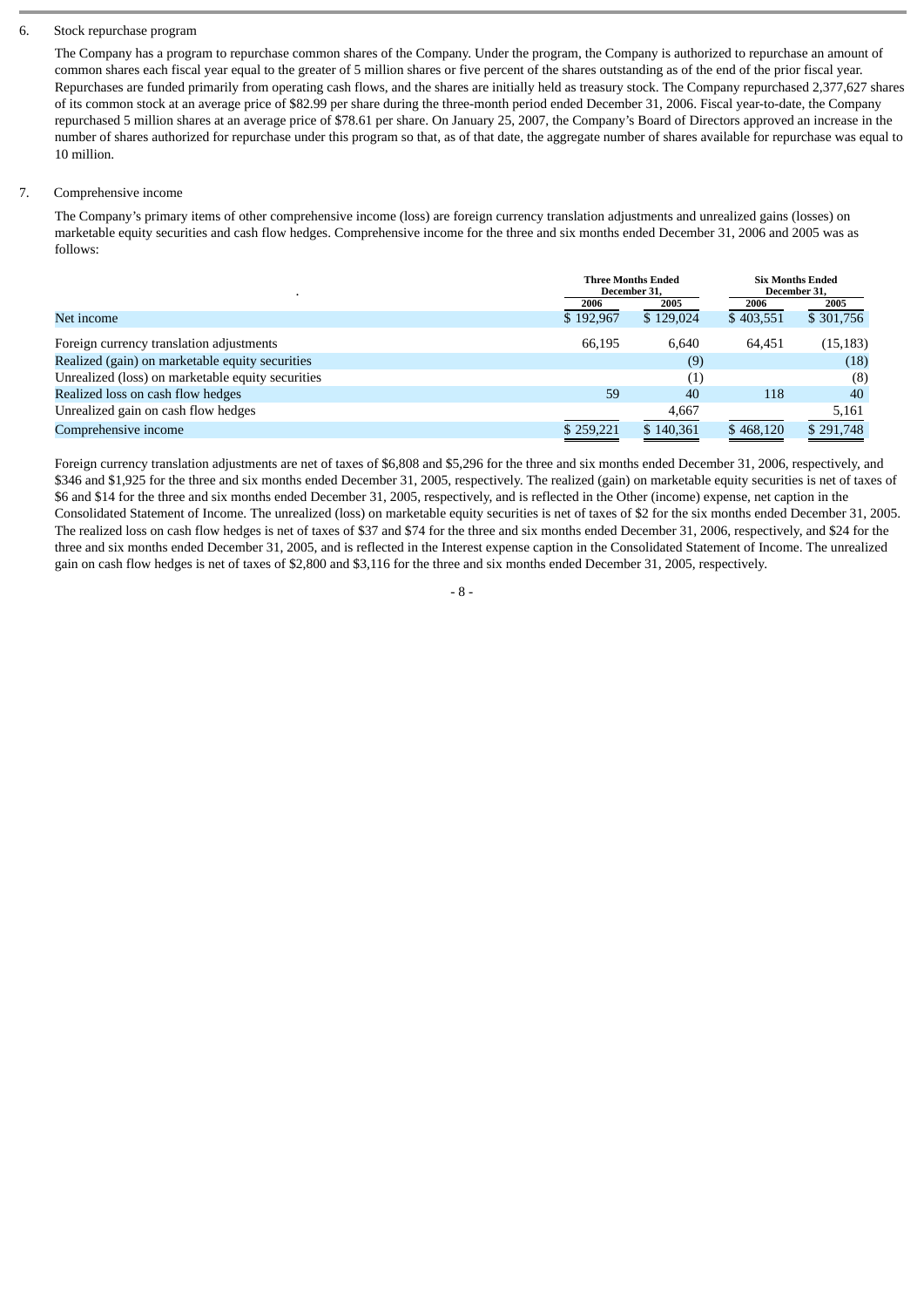#### 8. Business realignment charges

During the second quarter of fiscal 2007, the Company recorded a \$6,620 charge (\$4,087 after-tax or \$.03 per diluted share) for the costs to structure its businesses in light of current and anticipated customer demand. The Company believes the realignment actions will positively impact future results of operations but will have no material effect on liquidity and sources and uses of capital. The charge primarily consists of severance costs and costs to relocate machinery and equipment. The severance costs are attributable to approximately 255 employees in the Industrial Segment. A portion of the severance payments have been made with the remaining payments expected to be made by June 30, 2007. The business realignment costs are presented in the Consolidated Statement of Income for the three months ended December 31, 2006 as follows: \$5,653 in Cost of sales and \$967 in Selling, general and administrative expenses.

During the first six months of fiscal 2007, the Company recorded charges of \$10,445 (\$6,448 after-tax or \$.05 per diluted share) for business realignment costs primarily related to the Industrial Segment. The business realignment costs are presented in the Consolidated Statement of Income for the six months ended December 31, 2006 as follows: \$8,960 in Cost of sales and \$1,485 in Selling, general and administrative expenses.

During the second quarter of fiscal 2006, the Company recorded a \$3,914 charge (\$2,442 after-tax or \$.02 per diluted share) for the costs to structure its businesses in light of current and anticipated customer demand. The Company believes the realignment actions will positively impact future results of operations but will have no material effect on liquidity and sources and uses of capital. The charge primarily consists of severance costs and costs to relocate machinery and equipment. The severance costs are attributable to 135 employees in the Industrial Segment. All severance payments have been made. The business realignment costs are presented in the Cost of sales caption in the Consolidated Statement of Income for the three months ended December 31, 2005.

During the first six months of fiscal 2006, the Company recorded charges of \$6,684 (\$4,174 after-tax or \$.03 per diluted share) for business realignment costs related to the Industrial Segment and Climate & Industrial Controls Segment. The business realignment costs are presented in the Consolidated Statement of Income for the six months ended December 31, 2005 as follows: \$5,776 in Cost of sales and \$908 in Selling, general and administrative expenses.

#### 9. Goodwill and intangible assets

The changes in the carrying amount of goodwill for the six months ended December 31, 2006 are as follows:

|                              |                              |                      | Climate &<br><b>Industrial</b> |             |
|------------------------------|------------------------------|----------------------|--------------------------------|-------------|
|                              | <b>Industrial</b><br>Segment | Aerospace<br>Segment | <b>Controls</b><br>Segment     | Total       |
| Balance June 30, 2006        | \$1,625,983                  | \$87,543             | \$296,932                      | \$2,010,458 |
| Acquisitions                 | 110,269                      |                      | 13,052                         | 123,321     |
| Foreign currency translation | 35,341                       | 11                   | 1.380                          | 36,732      |
| Goodwill adjustments         | 6.272                        | 180                  | (6, 248)                       | 204         |
| Balance December 31, 2006    | \$1,777,865                  | \$87,734             | \$305,116                      | \$2,170,715 |

$$
\textbf{-9}-
$$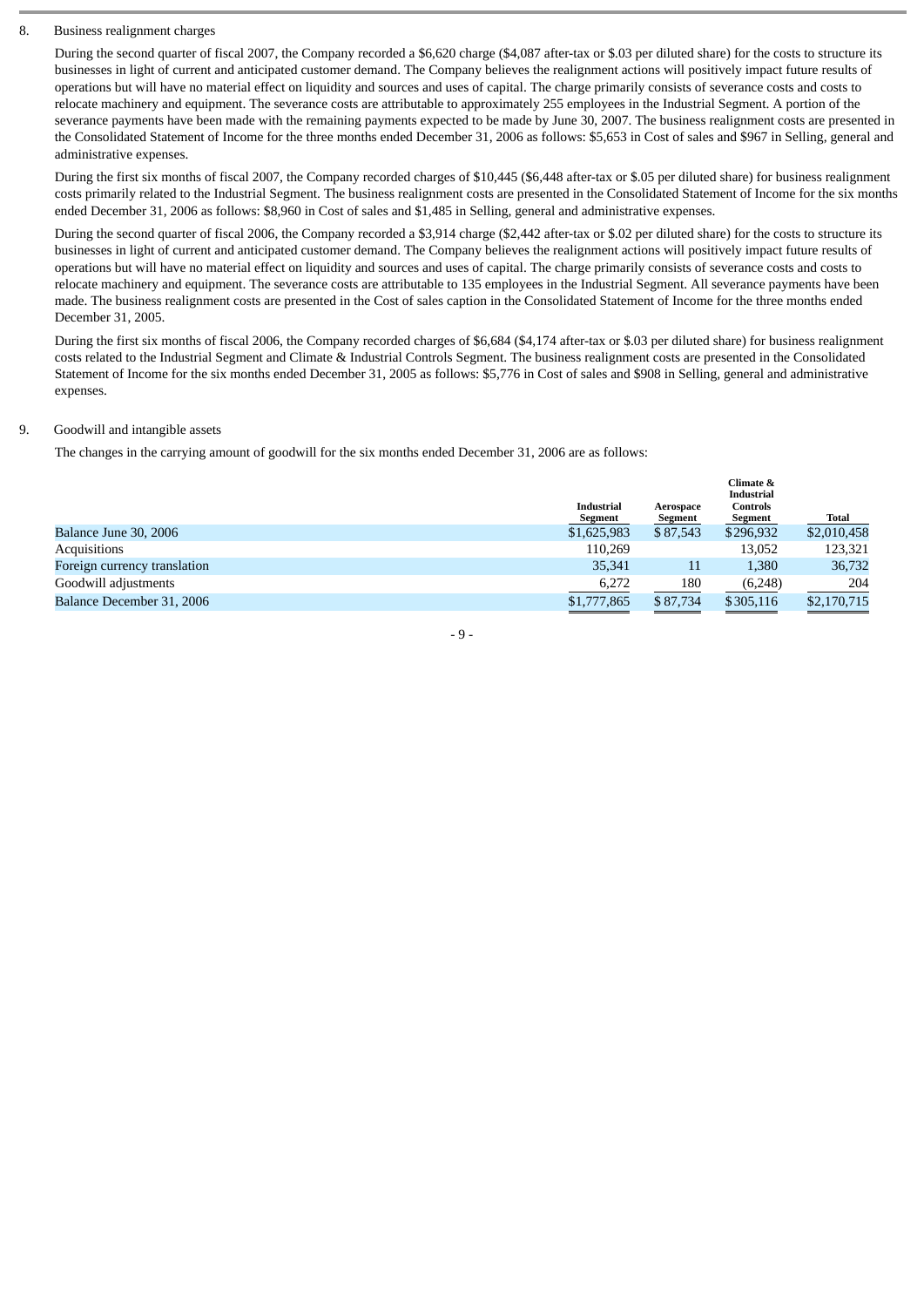#### 9. Goodwill and intangible assets, continued

"Goodwill adjustments" primarily represent final adjustments to the purchase price allocation for acquisitions completed within the last twelve months.

Intangible assets are amortized on the straight-line method over their legal or estimated useful lives. The following summarizes the gross carrying value and accumulated amortization for each major category of intangible assets:

|                          | <b>December 31, 2006</b>        |         |  |         | <b>June 30, 2006</b>               |         |                                 |        |  |                                    |
|--------------------------|---------------------------------|---------|--|---------|------------------------------------|---------|---------------------------------|--------|--|------------------------------------|
|                          | <b>Gross Carrying</b><br>Amount |         |  |         | Accumulated<br><b>Amortization</b> |         | <b>Gross Carrying</b><br>Amount |        |  | Accumulated<br><b>Amortization</b> |
| Patents                  |                                 | 80,685  |  | 25,795  |                                    | 66,767  |                                 | 22,289 |  |                                    |
| Trademarks               |                                 | 172.247 |  | 18,925  |                                    | 133,576 |                                 | 13,289 |  |                                    |
| Customer lists and other |                                 | 318,210 |  | 57,200  |                                    | 351.366 |                                 | 45,036 |  |                                    |
| Total                    |                                 | 571.142 |  | 101.920 |                                    | 551.709 |                                 | 80.614 |  |                                    |

Total intangible amortization expense for the six months ended December 31, 2006 was \$21,022. The estimated amortization expense for the five years ending June 30, 2007 through 2011 is \$38,205, \$35,448, \$34,113, \$33,662 and \$30,552, respectively.

#### 10. Retirement benefits

Net periodic pension cost recognized included the following components:

|          |          | <b>Six Months Ended</b><br>December 31,   |           |  |
|----------|----------|-------------------------------------------|-----------|--|
| 2006     | 2005     | 2006                                      | 2005      |  |
| \$18,483 | \$19,291 | \$ 38,457                                 | \$39,384  |  |
| 37.712   | 33.669   | 75.016                                    | 66.745    |  |
| (44,805) | (37,330) | (86,909)                                  | (73, 226) |  |
| 19,358   | 22,709   | 36,150                                    | 43,421    |  |
| \$30,748 | \$38,339 | \$62,714                                  | \$76,324  |  |
|          |          | <b>Three Months Ended</b><br>December 31. |           |  |

- 10 -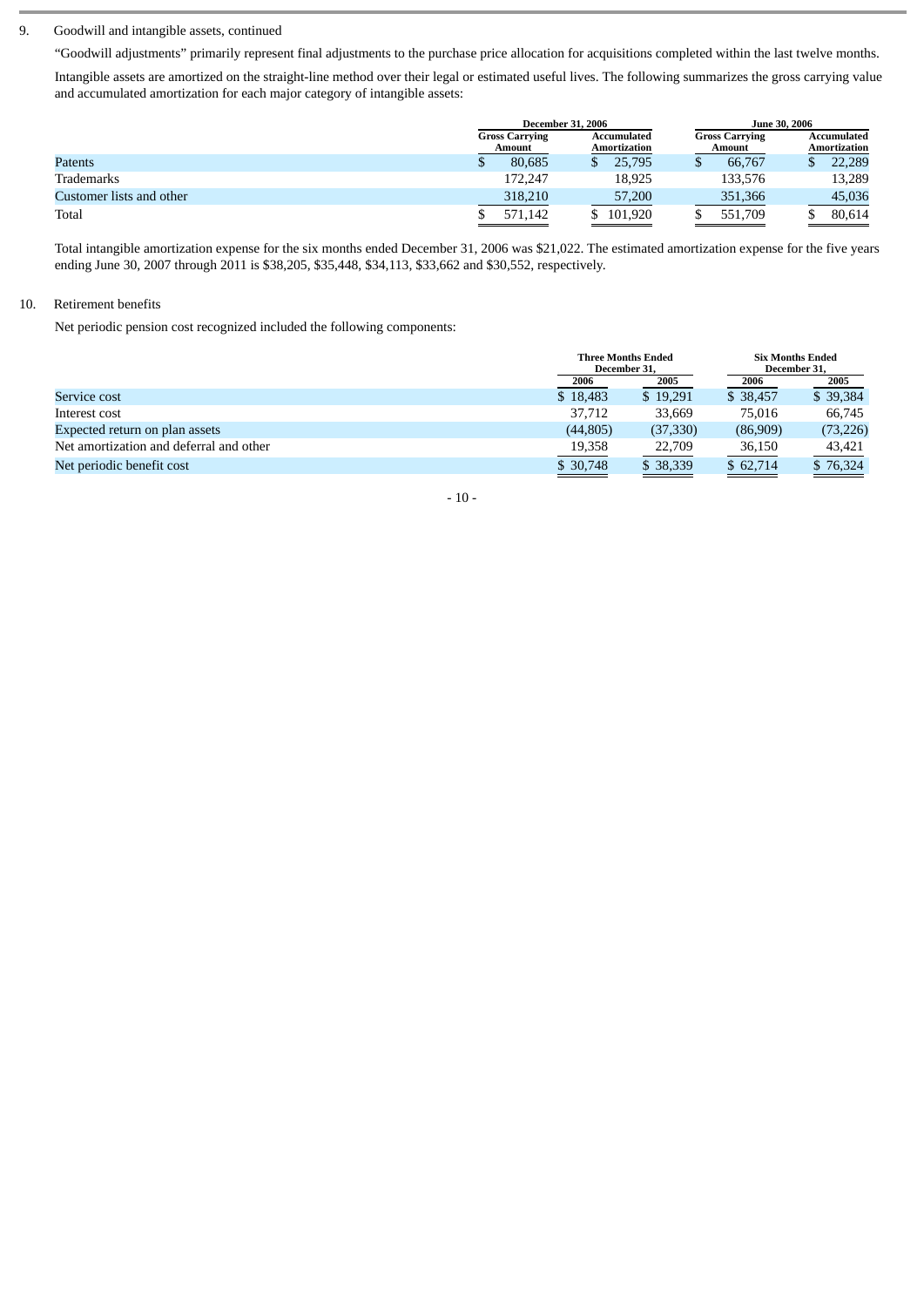#### 10. Retirement benefits, continued

Postretirement benefit cost recognized included the following components:

|                                         |         | <b>Three Months Ended</b><br>December 31. | <b>Six Months Ended</b><br>December 31. |         |  |
|-----------------------------------------|---------|-------------------------------------------|-----------------------------------------|---------|--|
|                                         | 2006    | 2005                                      | 2006                                    | 2005    |  |
| Service cost                            | 331     | 455                                       | 828<br>S.                               | \$1,029 |  |
| Interest cost                           | 1.409   | 1.148                                     | 2,850                                   | 2,779   |  |
| Net amortization and deferral and other | (236)   | (62)                                      | (290)                                   | 131     |  |
| Net periodic benefit cost               | \$1,504 | \$1.541                                   | \$3,388                                 | \$3,939 |  |

During the first six months of fiscal 2007, the Company made \$111 million in voluntary contributions to its qualified defined benefit plans. The Company expects to contribute a total of approximately \$190 million to its qualified defined benefit plans in fiscal 2007. The majority of the remaining contribution expected to be made in fiscal 2007 is discretionary.

#### 11. Divestiture

In December 2005, the Company divested the Thermoplastics division. The Thermoplastics division was part of the Industrial Segment for segment reporting purposes. This divestiture resulted in a loss of \$11,018 (\$9,770 after-tax or \$.08 per diluted share) and is reflected in Other (income) expense, net in the Consolidated Statement of Income

In August 2005, the Company divested the Astron Building business. This business was part of the Other Segment for segment reporting purposes. The results of operations for this business unit have been presented as discontinued operations for all periods presented. Included in the income from discontinued operations is an after-tax gain on disposal of \$27,753.

- 11 -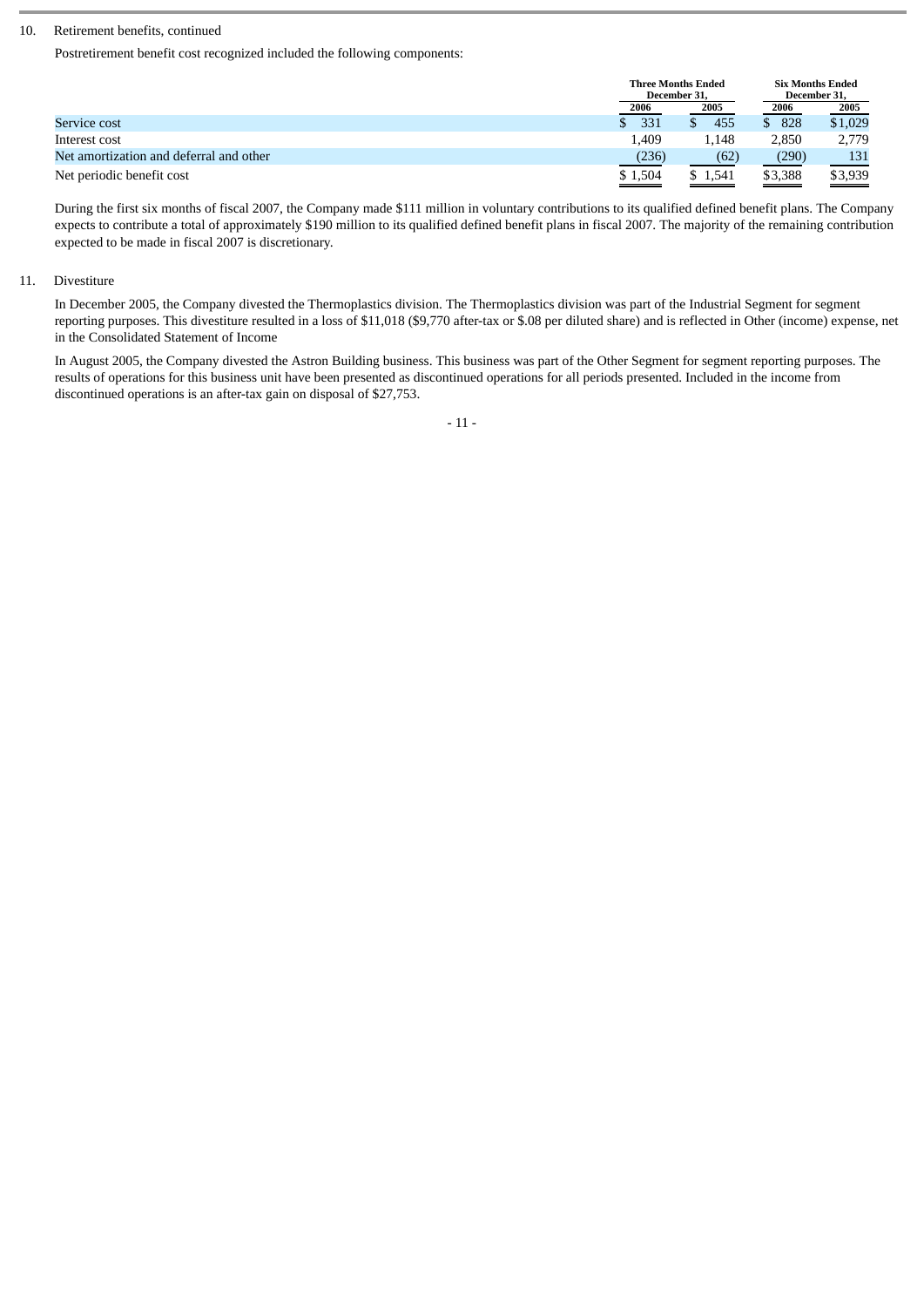## **PARKER-HANNIFIN CORPORATION**

# **FORM 10-Q ITEM 2. MANAGEMENT'S DISCUSSION AND ANALYSIS OF FINANCIAL CONDITION AND RESULTS OF OPERATIONS**

# **FOR THE THREE AND SIX MONTHS ENDED DECEMBER 31, 2006 AND COMPARABLE PERIODS ENDED DECEMBER 31, 2005**

#### **OVERVIEW**

The Company is a leading worldwide diversified manufacturer of motion control technologies and systems, providing precision engineered solutions for a wide variety of commercial, mobile, industrial and aerospace markets.

The Company's order rates provide a near-term perspective of the Company's outlook particularly when viewed in the context of prior and future order rates. The Company publishes its order rates on a monthly basis. The lead time between the time an order is received and revenue is realized generally ranges from one day to 12 weeks for commercial, mobile and industrial orders and from one day to 18 months for aerospace orders. The Company believes the leading economic indicators of these markets that have a strong correlation to the Company's future order rates are the Institute of Supply Management (ISM) index of manufacturing activity with respect to commercial, mobile and industrial markets and aircraft miles flown, revenue passenger miles and Department of Defense spending for aerospace markets.

An ISM index above 50 indicates that the manufacturing economy is expanding resulting in the expectation that the Company's order rates in the North American commercial, mobile and industrial markets should be positive year-over-year. The ISM index at the end of December 2006 was 51.4 compared to 53.8 at the end of June 2006. With respect to the aerospace market, aircraft miles flown and revenue passenger miles continue to show improvement over comparable fiscal 2006 levels while Department of Defense spending in fiscal 2007 is expected to increase slightly from its fiscal 2006 level.

The Company also believes that there is a high correlation between interest rates and industrial manufacturing activity. The Federal Reserve has not raised the federal funds rate during fiscal 2007 but did raise the federal funds rate eight times during fiscal 2006. Additional increases in interest rates could have a negative impact on industrial production thereby lowering future order rates.

The Company's major opportunities for growth are as follows:

- Leverage the Company's broad product line with customers desiring to consolidate their vendor base and outsource engineering,
- Marketing systems solutions for customer applications,
- Expand the Company's business presence outside of North America,
- New product introductions, including those resulting from the Company's innovation initiatives, and
- Strategic acquisitions in a consolidating industry.

The financial condition of the Company remains strong as evidenced by the continued generation of substantial cash flows from operations, a debt to debt-equity ratio of 25.9 percent, ample borrowing capabilities and strong credit ratings. Cash flows from operations for the first six months of fiscal 2007 were \$307.6 million or 6.1% of sales after making \$111 million in voluntary contributions to the Company's qualified defined benefit plans.

- 12 -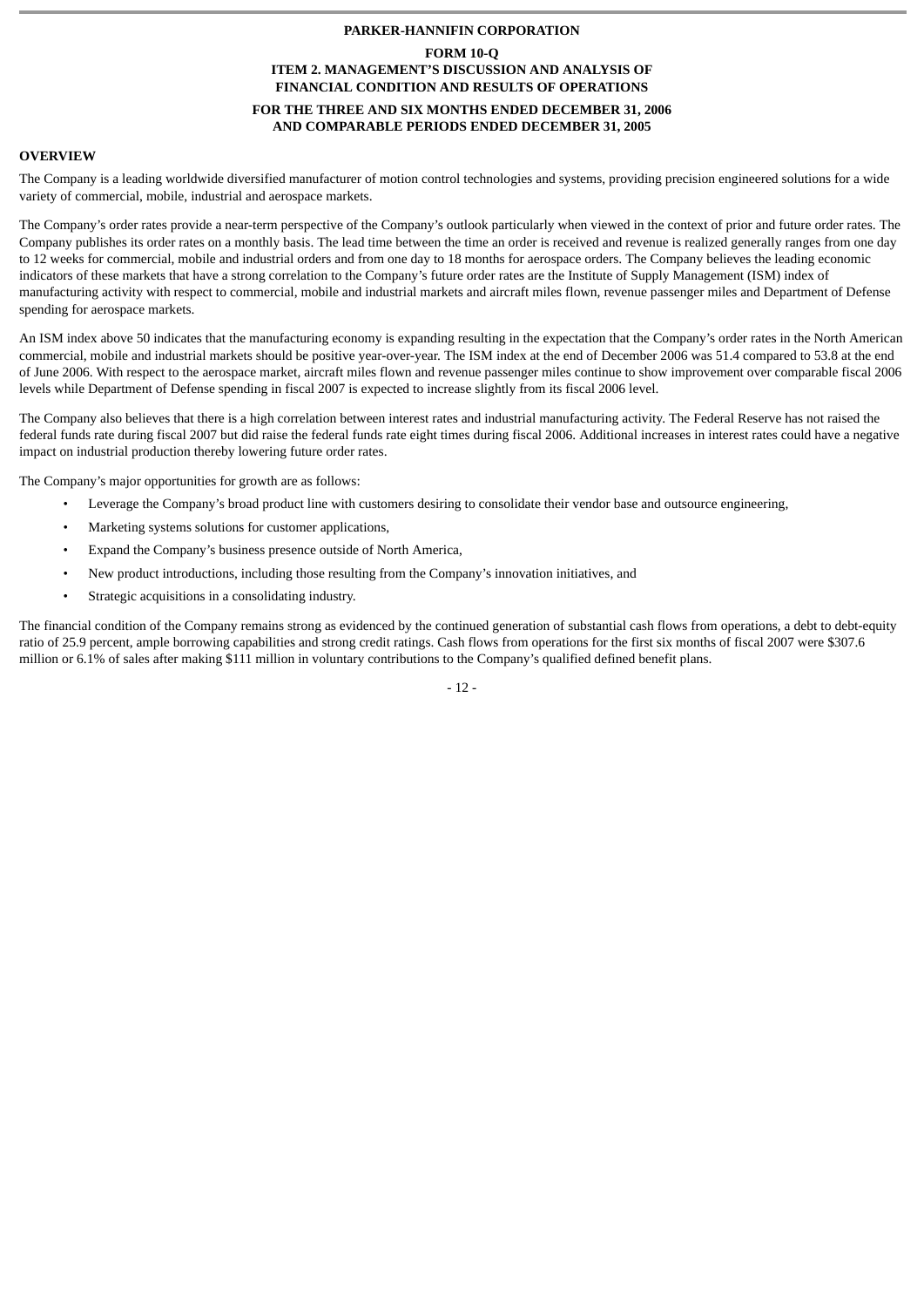Many acquisition opportunities remain available to the Company within its target markets. During the first six months of fiscal 2007, the Company completed six acquisitions whose aggregate annual revenues were approximately \$109 million. Acquisitions will continue to be considered from time to time to the extent there is a strong strategic fit, while at the same time, maintaining the Company's strong financial position. The Company will also continue to assess the strategic fit of its existing businesses and initiate efforts to divest businesses that are not considered to be a good long-term fit for the Company.

The Company routinely faces challenges regarding improving premier customer service levels, managing changes in raw material prices and the rising expenses related to employee retirement and health care benefits. The Company is currently focused on maintaining its financial strength through the current Industrial North American slowdown, especially in the automotive and heavy-duty truck markets. The Company has implemented a number of strategic financial performance initiatives relating to growth and margin improvement in order to meet these challenges, including strategic procurement, strategic pricing, lean enterprise and business realignments.

The discussion below is structured to separately discuss the Consolidated Statement of Income, Results by Business Segment, Balance Sheet and Statement of Cash Flows.

#### **CONSOLIDATED STATEMENT OF INCOME**

|                                                                     | Three months ended<br>December 31. |                       | Six months ended<br>December 31, |                       |
|---------------------------------------------------------------------|------------------------------------|-----------------------|----------------------------------|-----------------------|
| (dollars in millions)                                               | 2006                               | 2005                  | 2006                             | 2005                  |
| Net sales                                                           | \$2,511.2                          | \$2,157.5             | \$5,062.7                        | \$4,271.1             |
| Gross profit                                                        | \$573.1                            | \$451.9               | \$1,177.4                        | 909.7<br>S.           |
| Gross profit margin                                                 | 22.8%                              | 20.9%                 | 23.3%                            | 21.3%                 |
| Selling, general and administrative expenses                        | \$292.9                            | \$<br>245.8           | 584.9<br>S.                      | 482.9<br>\$           |
| Selling, general and administrative expenses, as a percent of sales | 11.7%                              | 11.4%                 | 11.6%                            | 11.3%                 |
| Interest expense                                                    | \$<br>22.3                         | \$<br>19.6            | \$<br>39.5                       | \$<br>36.1            |
| Other (income) expense, net                                         | \$<br>(6.8)                        | \$<br>10.9            | (13.4)<br><sup>\$</sup>          | \$<br>11.2            |
| Effective tax rate from continuing operations                       | 27.1%                              | 26.5%                 | 28.8%                            | 28.1%                 |
| Income from continuing operations                                   | \$193.0                            | 129.0<br>$\mathbf{s}$ | \$403.6                          | 272.9<br>$\mathbf{s}$ |
| Income from continuing operations, as a percent of sales            | 7.7%                               | $6.0\%$               | 8.0%                             | 6.4%                  |
| Discontinued operations                                             |                                    |                       |                                  | \$<br>28.9            |
| Backlog                                                             | \$2,782.5                          | \$2,494.9             | \$2,782.5                        | \$2,494.9             |

**Net sales** for the current-year quarter and first six months of fiscal 2007 increased 16.4 percent and 18.5 percent, respectively, over the comparable prior-year net sales amounts reflecting higher volume experienced in all Segments. Acquisitions in the last 12 months contributed about 39 percent of the net sales increase in the current-year quarter and about 46 percent of the increase for the first six months of fiscal 2007. The effect of currency rate changes increased net sales by approximately \$78 million and \$118 million in the current-year quarter and first six months of fiscal 2007, respectively.

Gross profit margin increased for the current-year quarter and first six months of fiscal 2007 due to a combination of the increase in sales as well as the effects of the Company's financial performance initiatives, especially in the Industrial International businesses. Included in gross profit are business realignment charges of \$5.7 million and \$3.9 million in the current-year quarter and prior-year quarter, respectively, and \$9.0 million and \$5.8 million for the first six months of fiscal 2007 and 2006, respectively.

- 13 -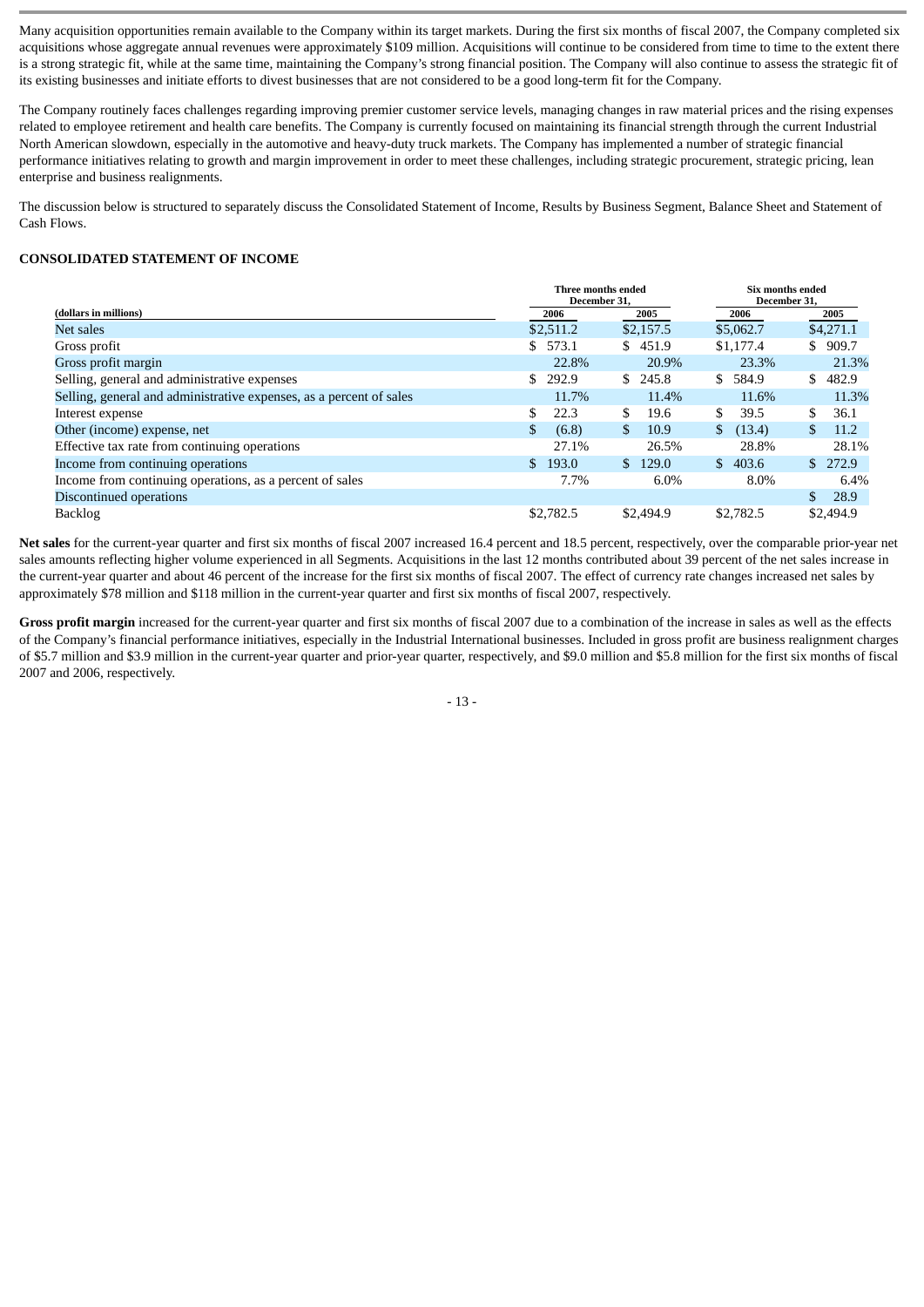**Selling, general and administrative expenses** increased for the current-year quarter and first six months of fiscal 2007 primarily due to the higher sales volume, higher research and development expenses and higher incentive compensation.

**Interest expense** for the current-year quarter and first six months of fiscal 2007 increased primarily due to higher average debt outstanding.

**Other (income) expense, net** in the current-year quarter and first six months of fiscal 2007 included \$6.2 million of income related to the final accounting for a divestiture completed in fiscal 2002. Other (income) expense, net for the first six months of fiscal 2007 included \$4.6 million of income related to a litigation settlement. Other (income) expense, net for the prior-year quarter and first six months of fiscal 2006 included a loss of \$11.0 million resulting from the divestiture of the Thermoplastics division.

**Effective tax rate from continuing operations** for the current-year quarter and first six months of fiscal 2007 reflects an \$11.0 million benefit, \$6.3 million of which relates to fiscal 2006, resulting from the renewal of the Federal Tax Credit for Increasing Research Activities.

**Income from continuing operations** for the current-year quarter and first six months of fiscal 2007 was positively affected by a decrease in expense of approximately \$6.4 million and \$11.9 million, respectively, related to qualified defined benefit plans, resulting primarily from changes in actuarial assumptions and the amortization of actuarial losses.

**Discontinued operations** represents the operating results and related gain on the sale, net of tax of the Astron Buildings business which was divested in August 2005. Included in discontinued operations for the six months ended December 31, 2005 is an after-tax gain on the sale of Astron of approximately \$27.8 million. The gain is primarily attributable to foreign currency translation adjustments.

**Backlog** increased from the prior-year quarter due to an increase in order rates throughout most businesses in all Segments, especially in Industrial International. Backlog increased from the June 30, 2006 amount of \$2,695.9 million primarily due to an increase in order rates in the Industrial International businesses.

#### **RESULTS BY BUSINESS SEGMENT**

#### **Industrial Segment**

|                                             | Three months ended<br>December 31. |              | Six months ended<br>December 31, |             |  |
|---------------------------------------------|------------------------------------|--------------|----------------------------------|-------------|--|
| (dollars in millions)                       | 2006                               | 2005         | 2006                             | 2005        |  |
| Net sales                                   |                                    |              |                                  |             |  |
| North America                               | \$959.7                            | \$.<br>929.7 | \$1,960.4                        | \$1,859.0   |  |
| International                               | 922.0                              | 676.5        | 1.799.7                          | 1,297.3     |  |
| Operating income                            |                                    |              |                                  |             |  |
| North America                               | 133.9                              | 130.2        | 287.0                            | 267.4       |  |
| International                               | \$121.8                            | \$<br>68.1   | \$249.3                          | \$<br>148.5 |  |
| Operating income, as a percent of net sales |                                    |              |                                  |             |  |
| North America                               | 14.0%                              | 14.0%        | 14.6%                            | 14.4%       |  |
| International                               | 13.2%                              | 10.1%        | 13.9%                            | 11.4%       |  |
| <b>Backlog</b>                              | \$1,264.7                          | \$1,062.9    | \$1,264.7                        | \$1,062.9   |  |

 $-14-$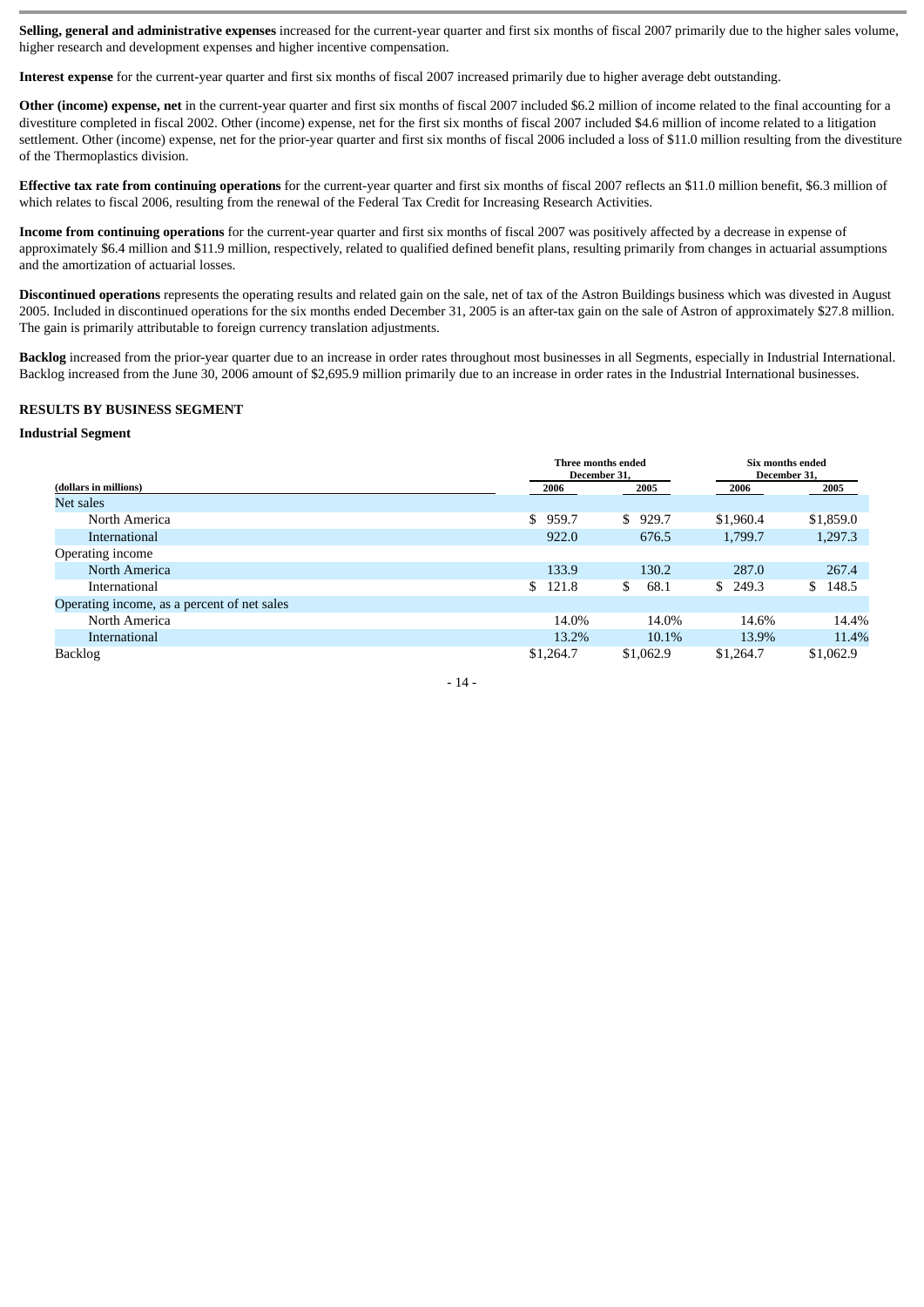The Industrial Segment operations experienced the following percentage changes in net sales in the current year compared to the equivalent prior-year period:

|                                                              |              | <b>Period ending December 31</b> |  |
|--------------------------------------------------------------|--------------|----------------------------------|--|
|                                                              | Three months | Six months                       |  |
| Industrial North America - as reported                       | 3.2%         | 5.5%                             |  |
| Acquisitions                                                 | 2.2%         | 3.3%                             |  |
| Currency                                                     | $0.0\%$      | 0.2%                             |  |
| Industrial North America – without acquisitions and currency | 1.0%         | 2.0%                             |  |
| Industrial International - as reported                       | 36.3%        | 38.7%                            |  |
| Acquisitions                                                 | 14.1%        | 19.4%                            |  |
| Currency                                                     | 10.1%        | 7.7%                             |  |
| Industrial International – without acquisitions and currency | 12.1%        | 11.6%                            |  |
| Total Industrial Segment - as reported                       | 17.1%        | 19.1%                            |  |
| Acquisitions                                                 | 7.2%         | 9.9%                             |  |
| Currency                                                     | 4.3%         | 3.3%                             |  |
| Total Industrial Segment - without acquisitions and currency | 5.6%         | 5.9%                             |  |

The above presentation reconciles the percentage changes in net sales of the Industrial operations reported in accordance with U.S. GAAP to percentage changes in net sales adjusted to remove the effects of acquisitions made within the prior four fiscal quarters as well as the effects of currency exchange rates. The effects of acquisitions and currency exchange rates are removed to allow investors and the Company to meaningfully evaluate the percentage changes in net sales on a comparable basis from period to period.

Excluding the effects of acquisitions and foreign currency changes, the slight increase in Industrial North American sales for the current-year quarter and first six months of fiscal 2007 reflects higher end-user demand experienced across most of the Industrial North American markets, particularly in the construction, mining, microelectronics, oil and gas and general industrial machinery markets, partially offset by lower demand in the automotive market. The increase in Industrial International sales for the current-year quarter and first six months of fiscal 2007 is primarily attributed to higher volume across most markets in all regions, particularly in Europe and the Asia Pacific region.

The increase in Industrial North American margins for the first six months of fiscal 2007 and the increase in Industrial International margins for the current-year quarter and first six months of fiscal 2007 is primarily due to the higher sales volume, benefits realized from the Company's financial performance initiatives and benefits from past business realignments. Industrial North American and Industrial International margins were negatively impacted by higher business realignment costs in the current-year quarter as compared to the prior-year quarter. Also, acquisitions, not yet fully integrated, negatively impacted Industrial International margins in the current-year quarter and both Industrial North American and Industrial International margins for the first six months of fiscal 2007.

The increase in backlog from a year ago is primarily due to higher order rates experienced in virtually all of the markets of the Industrial Segment with the largest portion of the increase being experienced in the Industrial International businesses. Backlog increased from the June 30, 2006 amount of \$1,177.8 million primarily due to higher order rates in the Industrial International operations.

The Company anticipates Industrial North American sales for fiscal 2007 will exceed their fiscal 2006 level by less than one percent and Industrial International sales for fiscal 2007 will exceed their fiscal 2006 level by approximately 28 percent. Industrial North American operating margins in fiscal 2007 are

- 15 -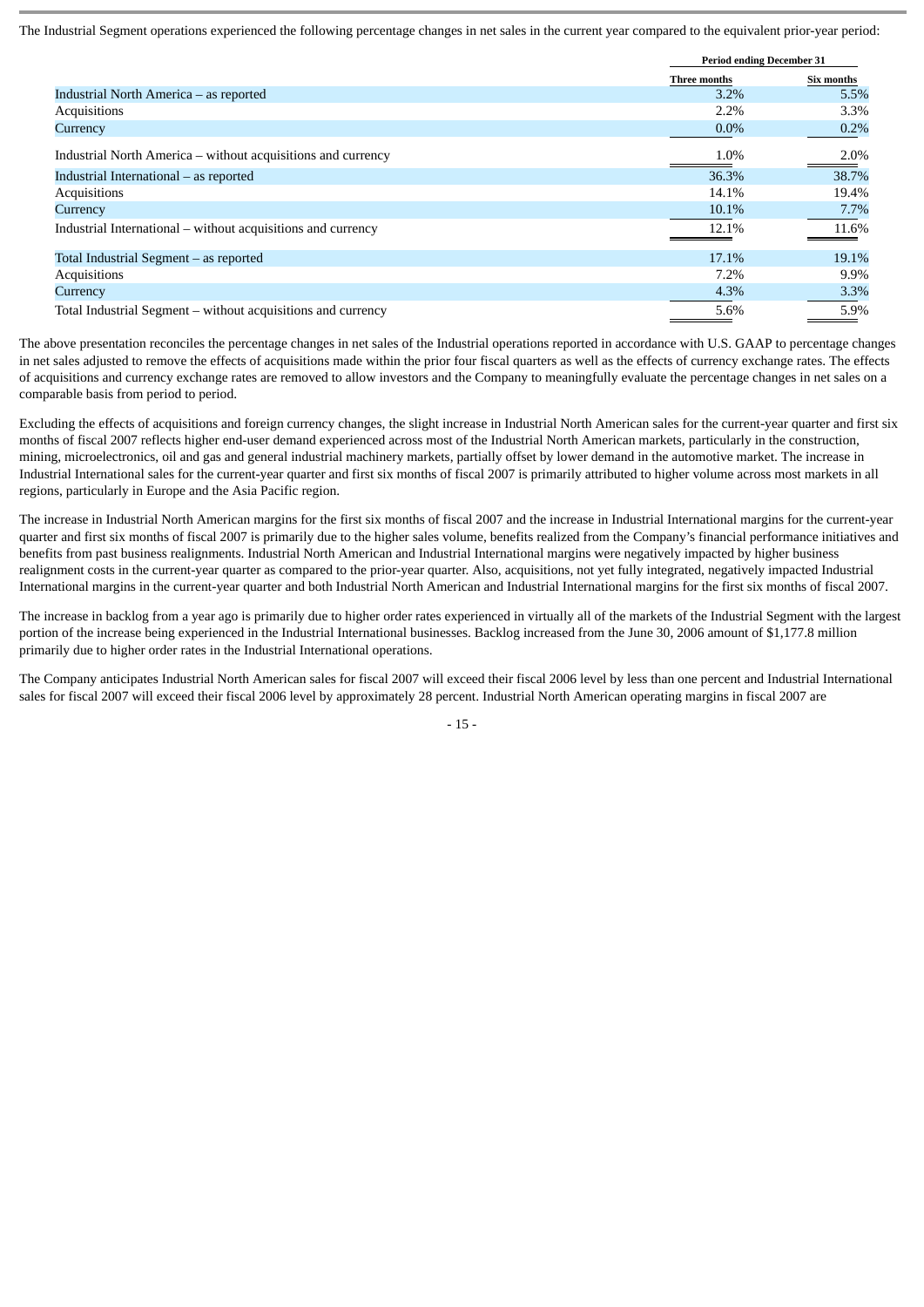expected to increase to a range of 14.8 percent to 15.2 percent and Industrial International operating margins are expected to range from 13.3 percent to 13.7 percent. The Company expects to continue to take the actions necessary to structure appropriately the Industrial Segment operations to operate in their current economic environment. Such actions may include the necessity to record additional business realignment charges in fiscal 2007.

#### **Aerospace Segment**

|                                             | Three months ended<br>December 31. |           | Six months ended<br>December 31. |           |
|---------------------------------------------|------------------------------------|-----------|----------------------------------|-----------|
| (dollars in millions)                       | 2006                               | 2005      | 2006                             | 2005      |
| Net sales                                   | \$402.0                            | \$345.3   | \$804.4                          | 694.1     |
| Operating income                            | 67.8                               | 47.3      | 136.4                            | 102.1     |
| Operating income, as a percent of net sales | 16.9%                              | 13.7%     | 17.0%                            | 14.7%     |
| <b>Backlog</b>                              | \$1,328.6                          | \$1,270.5 | \$1,328.6                        | \$1,270.5 |

The increase in sales in the Aerospace Segment for the current-year quarter and first six months of fiscal 2007 is primarily due to an increase in both commercial original equipment manufacturer (OEM) and aftermarket volume. The higher margins were primarily due to a higher concentration of sales occurring in the aftermarket businesses in the current-year quarter and first six months of fiscal 2007.

The increase in backlog from the prior-year quarter is due to higher order rates experienced in the commercial businesses. Shipments were about the same as order rates in the current-year quarter resulting in the slight increase in backlog from the June 30, 2006 amount of \$1,328.3 million. For fiscal 2007, sales are expected to increase approximately nine percent from their fiscal 2006 level and operating margins are expected to range from 15.2 percent to 15.6 percent. Heavier commercial OEM volume in future product mix could result in lower margins.

#### **Climate & Industrial Controls Segment**

|                                             | Three months ended<br>December 31. |         | Six months ended<br>December 31. |         |
|---------------------------------------------|------------------------------------|---------|----------------------------------|---------|
| (dollars in millions)                       | 2006                               | 2005    | 2006                             | 2005    |
| Net sales                                   | \$227.4                            | \$206.0 | \$498.2                          | \$420.8 |
| Operating income                            | 7.0                                | 9.9     | \$37.8                           | \$28.5  |
| Operating income, as a percent of net sales | 3.1%                               | 4.8%    | 7.6%                             | 6.8%    |
| <b>Backlog</b>                              | \$189.2                            | \$161.5 | \$189.2                          | \$161.5 |

The Climate & Industrial Controls Segment operations experienced the following percentage changes in net sales in the current year compared to the equivalent prior-year period:

|                                                 |              | <b>Period ending December 31</b> |  |
|-------------------------------------------------|--------------|----------------------------------|--|
|                                                 | Three months | Six months                       |  |
| CIC Segment – as reported                       | 10.4%        | 18.4%                            |  |
| Acquisitions                                    | 8.7%         | 10.7%                            |  |
| Currency                                        | 2.4%         | 1.9%                             |  |
| CIC Segment – without acquisitions and currency | (0.7)%       | 5.8%                             |  |

- 16 -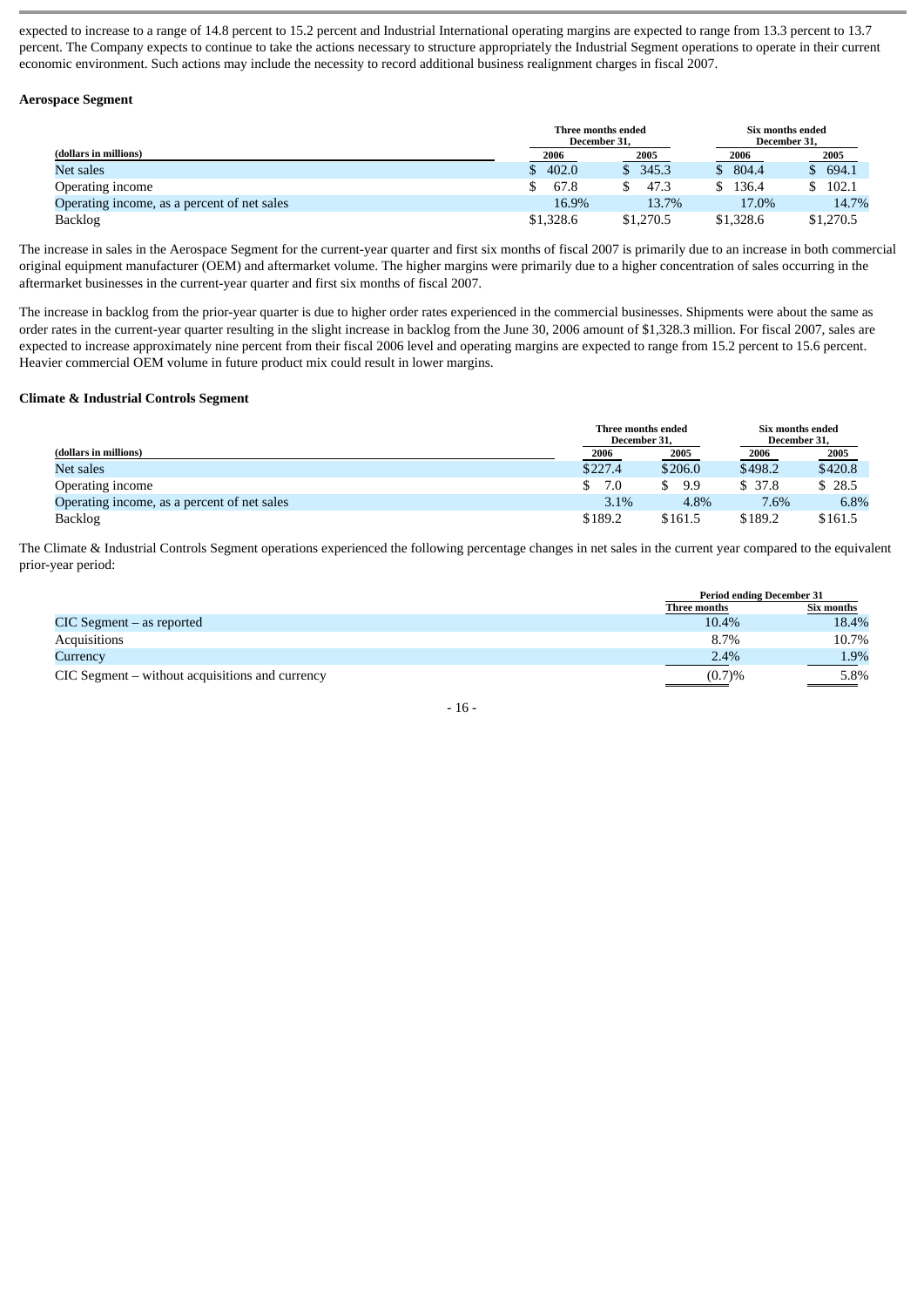The above presentation reconciles the percentage changes in net sales of the Climate & Industrial Controls Segment reported in accordance with U.S. GAAP to percentage changes in net sales adjusted to remove the effects of acquisitions made within the prior four fiscal quarters as well as the effects of currency exchange rates. The effects of acquisitions and currency exchange rates are removed to allow investors and the Company to meaningfully evaluate the percentage changes in net sales on a comparable basis from period to period.

Excluding the effects of acquisitions and foreign currency changes, the increase in sales in the Climate & Industrial Controls Segment for the first six months of fiscal 2007 is primarily due to higher end-user demand in the residential air conditioning market. The lower margins in the current-year quarter are primarily due to product mix as well as costs incurred to integrate recent acquisitions. The higher margins for the first six months of fiscal 2007 is primarily due to the higher sales volume and the absence of business realignment costs incurred in the first half of fiscal 2006.

The increase in backlog from the prior-year quarter is primarily due to acquisitions as well as higher order rates in the residential air conditioning market. Backlog declined slightly from the June 30, 2006 amount of \$189.8 million primarily due to shipments exceeding new orders in the residential air conditioning market. For fiscal 2007, sales are expected to increase by approximately four percent from their fiscal 2006 level and operating margins are expected to be in a range of 7.1 percent to 7.5 percent. The Company expects to continue to take the actions necessary to structure appropriately the Climate & Industrial Controls Segment to operate in their current economic environment. Such actions may include the necessity to record additional business realignment charges in fiscal 2007.

Corporate general and administrative expenses were \$44.0 million in the current-year quarter compared to \$28.5 million in the prior-year quarter and were \$80.6 million for the first six months of fiscal 2007 compared to \$57.3 million for the first six months of fiscal 2006. As a percent of sales, corporate general and administrative expenses for the current-year quarter increased to 1.8 percent compared to 1.3 percent for the prior-year quarter and increased to 1.6 percent for the first six months of fiscal 2007 compared to 1.3 percent for the first six months of fiscal 2006. The higher expense in the current-year quarter and first six months of fiscal 2007 is primarily due to higher research and development expenses, fees for professional services and employee welfare and benefit expenses.

Included in Other (income) expense (in the Business Segment Results by Industry) for the current-year quarter and first six months of fiscal 2007 are \$14.1 million and \$16.0 million, respectively, of foreign currency transaction gains compared to a gain of \$2.2 million in the prior-year quarter and a loss of \$5.6 million for the first six months of fiscal 2006. Other (income) expense for the current-year quarter and first six months of fiscal 2007 includes \$3.4 million and \$8.9 million, respectively, of pension expense compared to \$12.9 million and \$25.2 million for the prior-year quarter and first six months of fiscal 2006, respectively. The decrease in expense primarily results from changes in actuarial assumptions and lower amortization of actuarial losses. Other (income) expense for the first six months of fiscal 2007 includes a gain of \$4.6 million related to a litigation settlement and a gain of \$6.2 million related to the final accounting for a divestiture completed in fiscal 2002. Other (income) expense for the first six months of fiscal 2006 includes a loss on a divestiture of \$11.0 million.

- 17 -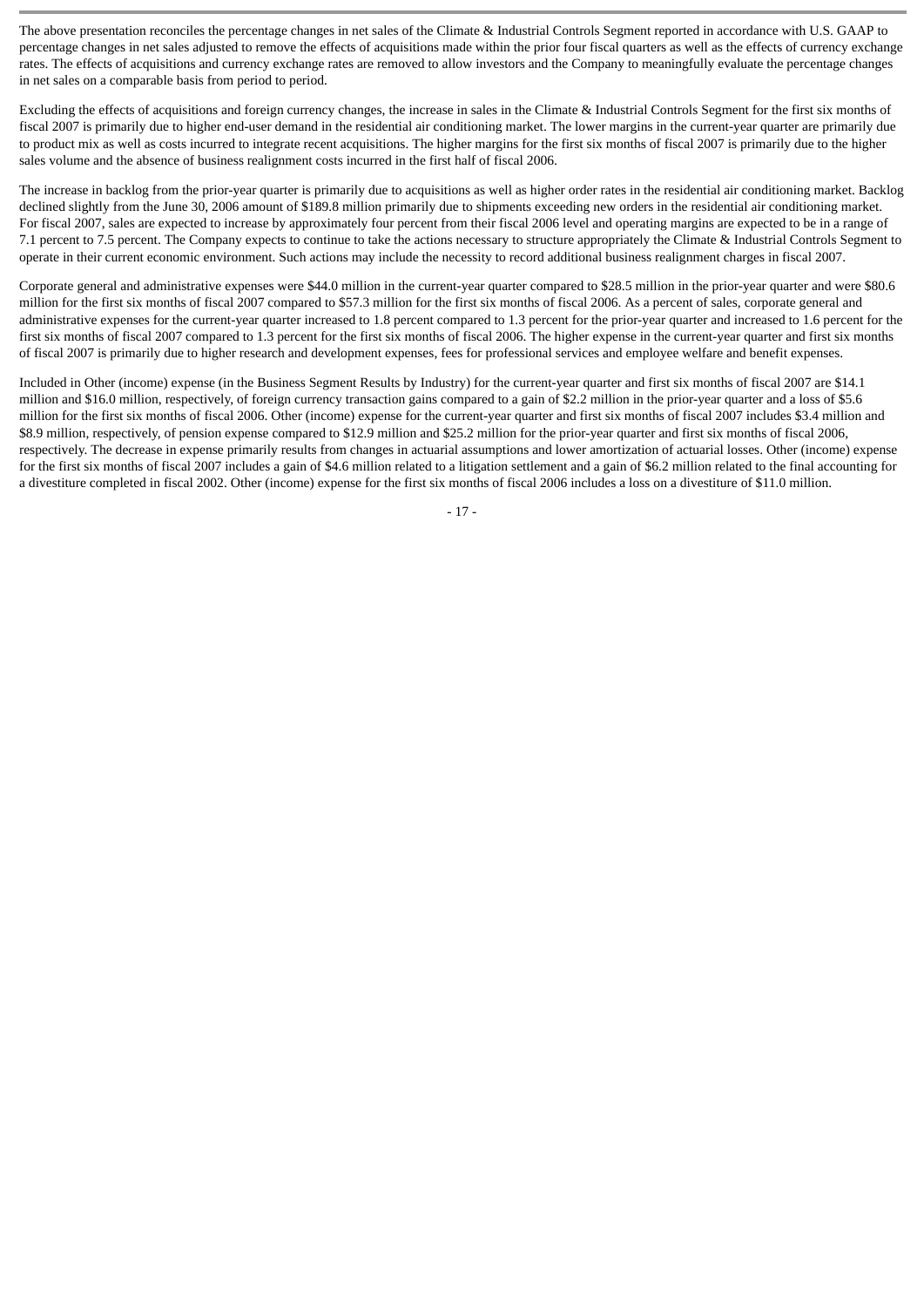#### **DISCONTINUED OPERATIONS**

In August 2005, the Company divested its Astron Buildings business. The following results of operations for this business unit have been presented as discontinued operations for the six months ended December 31, 2005.

| (in millions)                                         | 2005     |
|-------------------------------------------------------|----------|
| Net sales                                             | \$21,672 |
| Operating income, net of taxes                        | 1,131    |
| Gain on sale of discontinued operations, net of taxes | 27,753   |
| Income from discontinued operations                   | \$28,884 |

#### **BALANCE SHEET**

|                                                      | December 31,  | <b>June 30,</b> |
|------------------------------------------------------|---------------|-----------------|
| (in millions)                                        | 2006          | 2006            |
| <b>Accounts receivable</b>                           | \$1,524.2     | \$1,592.3       |
| Inventories                                          | 1,314.4       | 1,182.9         |
| Plant and equipment, net of accumulated depreciation | 1,706.8       | 1,693.8         |
| Goodwill                                             | 2,170.7       | 2,010.5         |
| Intangible assets, net                               | 469.2         | 471.1           |
| Other assets                                         | 933.3         | 859.1           |
| Accounts payable, trade                              | 701.0         | 770.7           |
| Accrued liabilities                                  | 658.5         | 698.0           |
| Accrued domestic and foreign taxes                   | 120.1         | 140.4           |
| Shareholders' equity                                 | 4.317.1       | 4.241.2         |
| Working capital                                      | \$<br>1,257.0 | \$1,458.0       |
| Current ratio                                        | 1.66          | 1.87            |

Accounts receivable are primarily receivables due from customers for sales of product (\$1,339.4 million at December 31, 2006 and \$1,475.9 million at June 30, 2006). Accounts receivable decreased \$68.1 million with days sales outstanding relating to trade accounts receivable decreasing to 49 days from 51 days at June 30, 2006.

Inventories increased \$131.5 million since June 30, 2006, with days supply increasing to 71 days from 60 days at June 30, 2006. The increase in days supply of inventory during the first six months of fiscal 2007 is primarily due to a build in inventory in certain businesses in order to meet increasing customer demand.

Plant and equipment, net of accumulated depreciation increased primarily due to current-year acquisitions partially offset by depreciation exceeding capital expenditures.

Goodwill increased primarily as a result of current-year acquisitions.

Other assets increased since June 30, 2006 primarily as a result of \$111.0 million in voluntary contributions that were made to the Company's qualified defined benefit pension plans during the first six months of fiscal 2007.

Accounts payable, trade decreased \$69.7 million from June 30, 2006 primarily due to the timing of payments for purchases.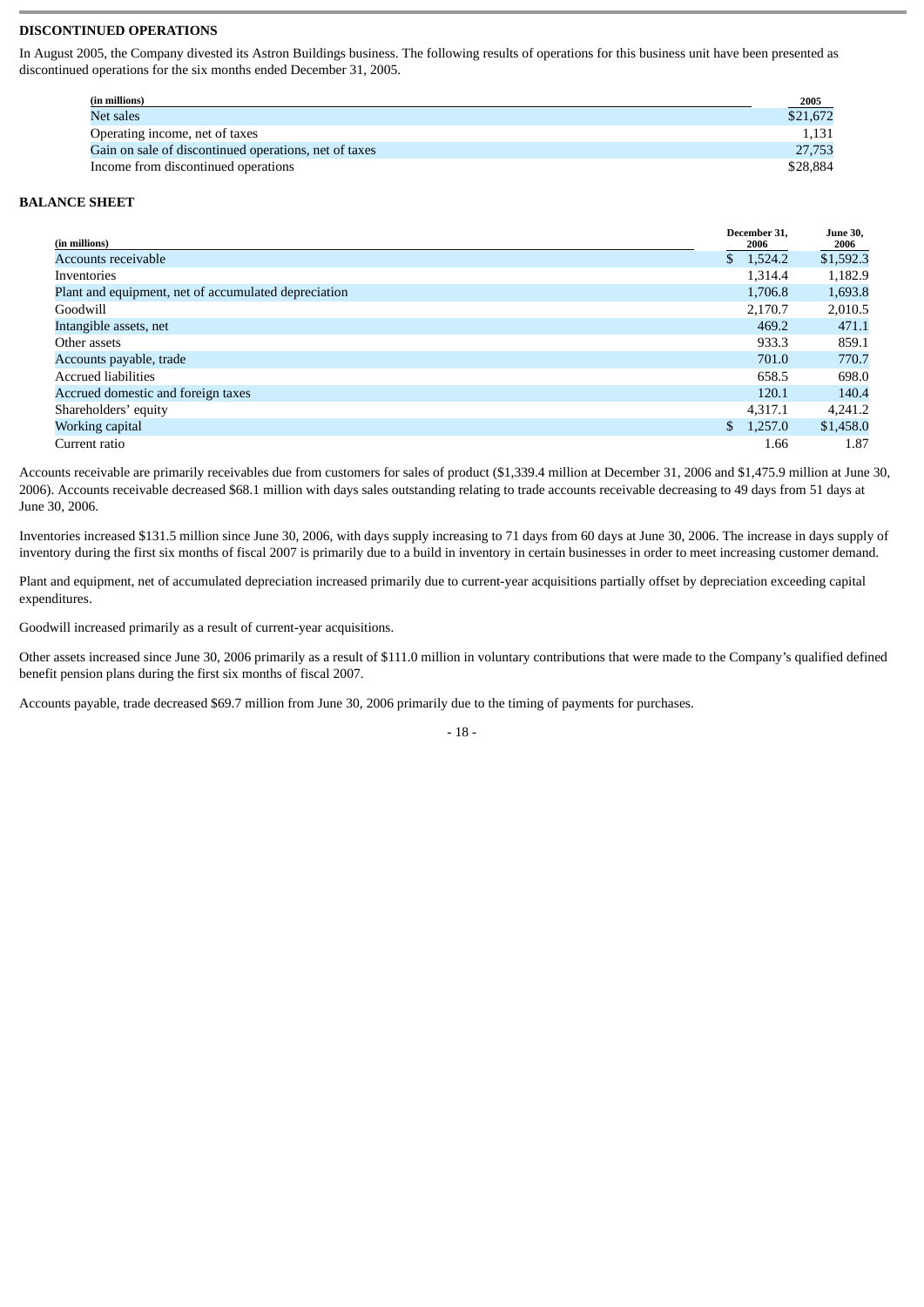Accrued liabilities decreased \$39.5 million primarily as a result of the payment of fiscal 2006 incentive compensation during the first six months of fiscal 2007 partially offset by current-year acquisitions.

Accrued domestic and foreign taxes decreased primarily due to timing of tax payments.

Due to the weakening of the dollar, foreign currency translation adjustments resulted in an increase in shareholders' equity of \$64.5 million during the first half of fiscal 2007. The translation adjustments primarily affected Accounts receivable, Inventories, Plant and equipment, Goodwill and Long-term debt.

#### **STATEMENT OF CASH FLOWS**

|                                             |          | Six months ended<br>December 31, |
|---------------------------------------------|----------|----------------------------------|
| (in millions)                               | 2006     | 2005                             |
| Cash provided by (used in):                 |          |                                  |
| <b>Operating activities</b>                 | \$ 307.6 | \$420.2                          |
| Investing activities                        | (254.0)  | (824.5)                          |
| <b>Financing activities</b>                 | (67.6)   | 382.0                            |
| Effect of exchange rates                    | (0.5)    | (0.4)                            |
| Net (decrease) in cash and cash equivalents | \$(14.5) | \$(22.7)                         |

**Cash flows from operating activities** - The decrease in net cash provided by operating activities in fiscal 2007 is primarily due to an increase in cash used to fund the Company's qualified defined benefit plans as well as an increase in inventories.

**Cash flow used in investing activities** - The decrease in the amount of cash used in investing activities in fiscal 2007 is attributable primarily to a decrease in acquisition activity and the absence of proceeds from the sale of businesses partially offset by an increase in capital expenditures.

**Cash flow from financing activities** - The decrease in cash provided by financing activities from the prior year is due to common stock activity which used cash of \$360.6 million in fiscal 2007 compared to providing cash of \$1.8 million in fiscal 2006. The change in common stock activity in fiscal 2007 is primarily due to a higher level of repurchases of the Company's common stock for treasury during the first six months of fiscal 2007 compared to the first six months of fiscal 2006.

The Company's goal is to maintain no less than an "A" rating on senior debt to ensure availability and reasonable cost of external funds. As a means of achieving this objective, the Company has established a financial goal of maintaining a ratio of debt to debt-equity of no more than 37 percent.

| Debt to Debt-Equity Ratio (in millions) | December 31,<br>2006 | <b>June 30,</b><br>$-2006$ |
|-----------------------------------------|----------------------|----------------------------|
| <b>Debt</b>                             | 1.505.5              | \$1,131.5                  |
| Debt & equity                           | 5.822.6              | \$5,372.7                  |
| Ratio                                   | 25.9%                | 21.1%                      |

The Company has a line of credit totaling \$1,025 million through a multi-currency revolving credit agreement with a group of banks, of which \$654.1 million was available as of December 31, 2006. The Company has the right, no more than once a year, to increase the facility amount, in minimum increments of \$25 million up to a maximum facility amount of \$1,250 million. The credit agreement expires October 2011, however the Company has the right to request a one-year extension of the expiration date on an annual basis. The credit agreement supports the Company's commercial paper note program, which is rated A-1 by Standard & Poor's, P-1 by Moody's and F-1 by Fitch, Inc. These ratings are considered investment grade. The revolving credit agreement requires a facility fee of

- 19 -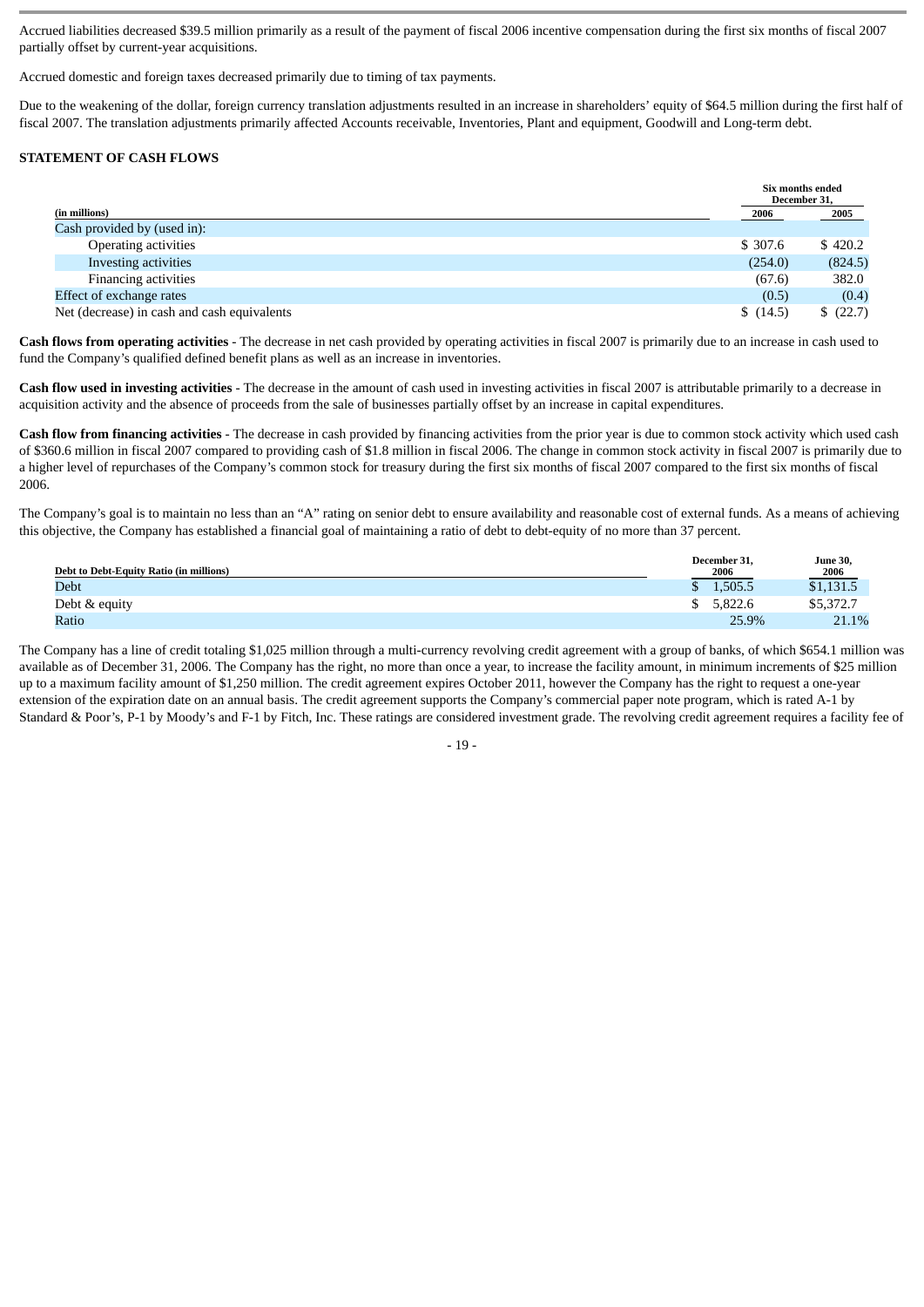5/100ths of one percent of the commitment per annum at the Company's present rating level. The revolving credit agreement contains provisions that increase the facility fee of the credit agreement in the event the Company's credit ratings are lowered. A lowering of the Company's credit ratings would not limit the Company's ability to use the credit agreement nor would it accelerate the repayment of any outstanding borrowings.

The Company's revolving credit agreement and indentures governing certain debt agreements contain various covenants, the violation of which would limit or preclude the use of the revolving credit agreement for future borrowings, or might accelerate the maturity of the related outstanding borrowings covered by the indentures. At the Company's present rating level, the most restrictive financial covenant provides that the ratio of secured debt to net tangible assets be less than 10 percent. As of December 31, 2006, the ratio of secured debt to net tangible assets was less than one percent. The Company is in compliance with all covenants and expects to remain in compliance during the term of the agreement and indentures.

#### **NEW ACCOUNTING PRONOUNCEMENTS**

In July 2006, the Financial Accounting Standards Board (FASB) issued FASB Interpretation No. 48, "Accounting for Uncertainty in Income Taxes – An Interpretation of FASB Statement 109" (FIN 48). FIN 48 prescribes a comprehensive model for how a company should recognize, measure, present, and disclose in its financial statements uncertain tax positions that the company has taken or expects to take on a tax return. FIN 48 is effective for fiscal years beginning after December 15, 2006. The Company has not yet determined the effect on the Company's financial position or results of operations of complying with the provisions of FIN 48.

In August 2006, the FASB issued FASB Statement No. 157, "Fair Value Measurements." Statement No. 157 defines fair value, establishes a framework for measuring fair value in generally accepted accounting principles, and expands disclosures about fair value measurements. Statement No. 157 is effective for fiscal years beginning after November 15, 2007. The Company has not yet determined the effect on the Company's financial position or results of operations of complying with the provisions of Statement No. 157.

In September 2006, the FASB issued FASB Statement No. 158, "Employers' Accounting for Defined Benefit Pension and Other Postretirement Plans." Statement No. 158 amends FASB Statements No. 87, 88, 106 and 132R. Statement No. 158 requires an employer to recognize the overfunded or underfunded status of a defined benefit postretirement plan as an asset or liability in its statement of financial position and to recognize changes in that funded status in the year in which the changes occur through comprehensive income. The funded status recognition provision is effective for the Company as of the end of the fiscal year ending June 30, 2007. Statement No. 158 also requires an employer to measure the funded status of a plan as of the date of its year-end statement of financial condition. The measurement date provision of Statement No. 158 is effective for the Company for the fiscal year ending June 30, 2009. The Company has not yet determined the effect on the Company's financial position of complying with the provisions of Statement No. 158.

#### **FORWARD-LOOKING STATEMENTS**

Forward-looking statements contained in this Report on Form 10-Q and other written reports and oral statements are made based on known events and circumstances at the time of release, and as such, are subject in the future to unforeseen uncertainties and risks. All statements regarding future performance, earnings projections, events or developments are forward-looking statements. It is possible that the future performance and earnings projections of the Company may differ materially from current expectations, depending on economic conditions within both its industrial and aerospace markets, and the Company's ability to maintain and achieve anticipated benefits associated with announced realignment activities, strategic initiatives to improve operating margins and growth and innovation initiatives. A change in the economic conditions in individual markets may have a particularly volatile effect on segment performance.

- 20 -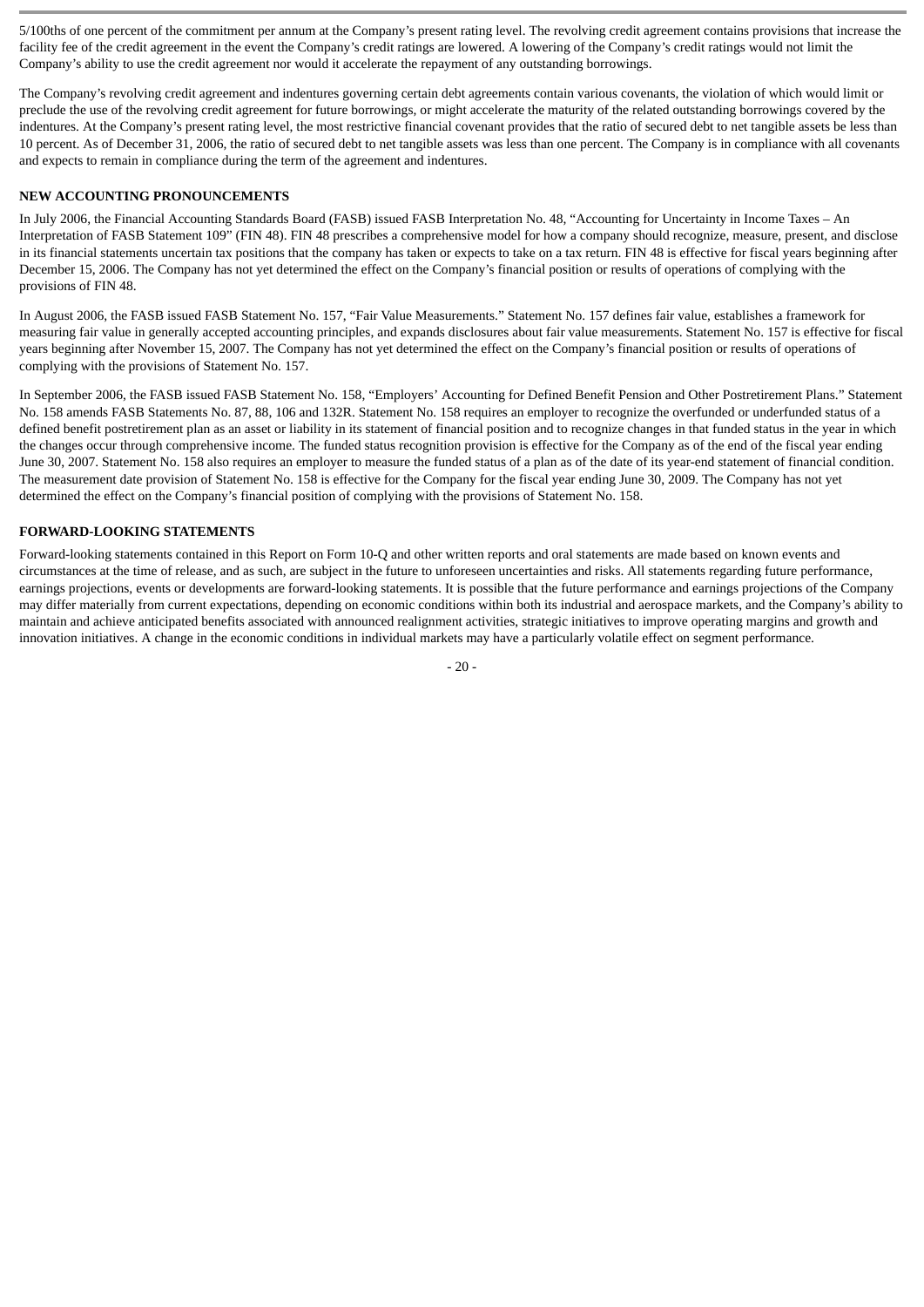Among other factors which may affect future performance are:

- changes in business relationships with and purchases by or from major customers or suppliers, including delays or cancellations in shipments, or significant changes in financial condition,
- uncertainties surrounding timing, successful completion or integration of acquisitions,
- threats associated with and efforts to combat terrorism,
- competitive market conditions and resulting effects on sales and pricing,
- increases in raw material costs that cannot be recovered in product pricing,
- the Company's ability to manage costs related to insurance and employee retirement and health care benefits, and
- global economic factors, including manufacturing activity, air travel trends, currency exchange rates, difficulties entering new markets and general economic conditions such as inflation and interest rates.

The Company undertakes no obligation to update or publicly revise these forward-looking statements to reflect events or circumstances that arise after the date of this Report.

#### **ITEM 3. QUANTITATIVE AND QUALITATIVE DISCLOSURES ABOUT MARKET RISK**

The Company enters into forward exchange contracts and costless collar contracts to reduce its exposure to fluctuations in related foreign currencies. These contracts are with major financial institutions and the risk of loss is considered remote. The Company does not hold or issue derivative financial instruments for trading purposes. In addition, the Company's foreign locations, in the ordinary course of business, enter into financial guarantees through financial institutions, which enable customers to be reimbursed in the event of nonperformance by the Company. The total carrying and fair value of open contracts and any risk to the Company as a result of these arrangements is not material to the Company's financial position, liquidity or results of operations.

The Company's debt portfolio contains variable rate debt, inherently exposing the Company to interest rate risk. The Company's objective is to maintain a 60/40 mix between fixed rate and variable rate debt thereby limiting its exposure to changes in near-term interest rates.

#### **ITEM 4. CONTROLS AND PROCEDURES**

The Company carried out an evaluation, under the supervision and with the participation of the Company's management, including the Company's principal executive officer and principal financial officer, of the effectiveness of the Company's disclosure controls and procedures (as defined in Exchange Act Rules 13a-15(e) and 15d-15(e)) as of the end of the second quarter of fiscal 2007. Based on this evaluation, the principal executive officer and principal financial officer have concluded that the Company's disclosure controls and procedures are effective.

There has been no change in the Company's internal control over financial reporting during the quarter ended December 31, 2006 that has materially affected, or is reasonably likely to materially affect, the Company's internal control over financial reporting.

- 21 -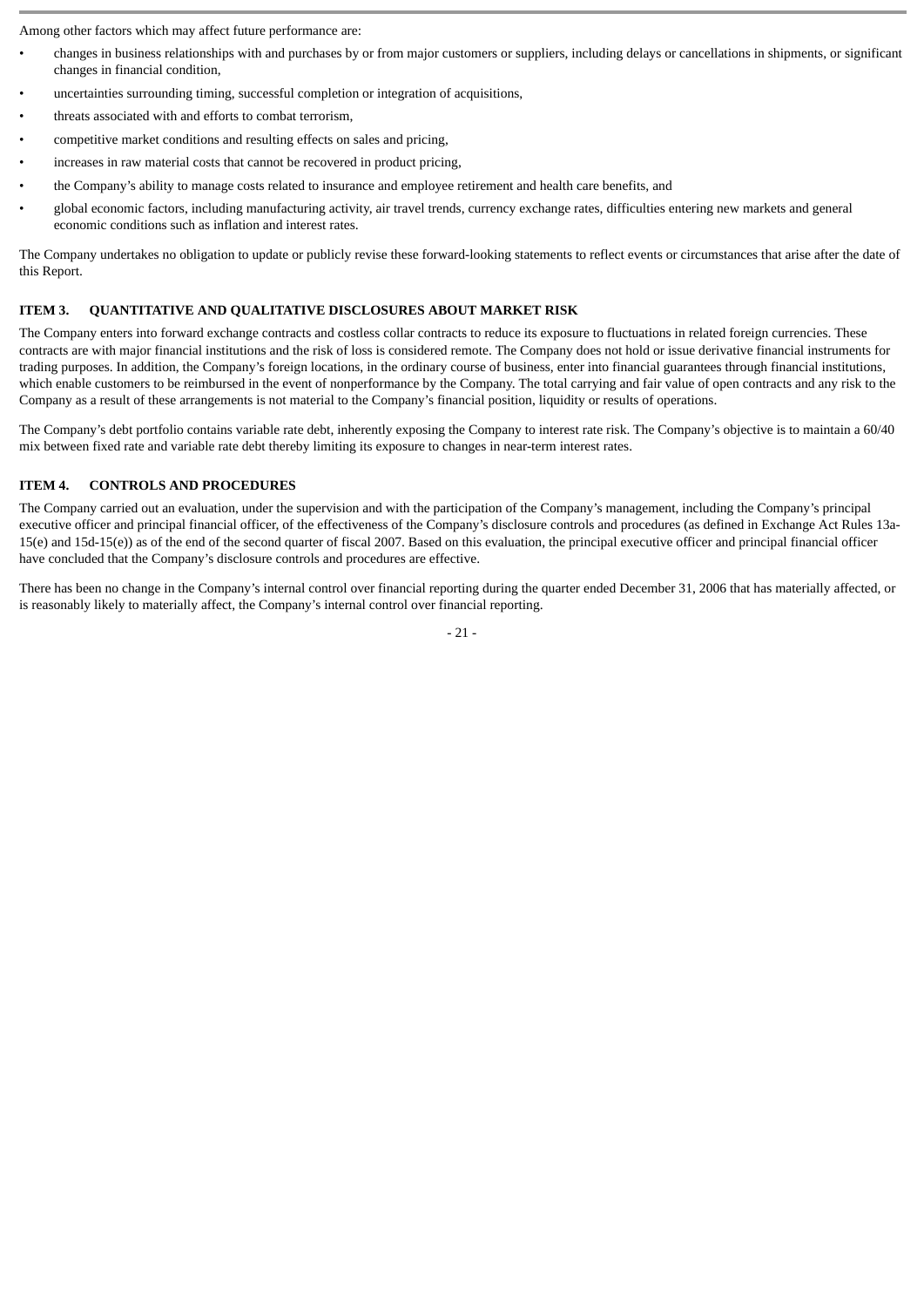# PARKER-HANNIFIN CORPORATION PART II - OTHER INFORMATION

# Item 2. Unregistered Sales of Equity Securities and Use of Proceeds.

- (a) *Unregistered Sales of Equity Securities.* Not applicable.
- (b) *Use of Proceeds.* Not applicable.
- (c) *Issuer Purchases of Equity Securities.*

| Period                   | (a) Total<br>Number of<br><b>Shares</b><br>Purchased | (b) Average<br><b>Price Paid</b><br>Per Share | (c) Total Number of<br><b>Shares Purchased</b><br>as Part of Publicly<br><b>Announced Plans</b><br>or Programs (1) | талинин тишет<br>(or Approximate Dollar<br>Value) of Shares that<br><b>May Yet Be Purchased</b><br><b>Under the Plans or</b><br>Programs |
|--------------------------|------------------------------------------------------|-----------------------------------------------|--------------------------------------------------------------------------------------------------------------------|------------------------------------------------------------------------------------------------------------------------------------------|
| October 1, 2006 through  |                                                      |                                               |                                                                                                                    |                                                                                                                                          |
| October 31, 2006         | 387,700                                              | \$82.36                                       | 387,700                                                                                                            | 6,660,027                                                                                                                                |
| November 1, 2006 through |                                                      |                                               |                                                                                                                    |                                                                                                                                          |
| November 30, 2006        | 1,684,910(2)                                         | \$83.17                                       | 1,684,300                                                                                                          | 4,975,727                                                                                                                                |
| December 1, 2006 through |                                                      |                                               |                                                                                                                    |                                                                                                                                          |
| December 31, 2006        | 305.627                                              | \$82.77                                       | 305.627                                                                                                            | 4,670,100                                                                                                                                |
| Total:                   | 2,378,237                                            | 82.99<br>\$                                   | 2,377,627                                                                                                          | 4,670,100                                                                                                                                |
|                          |                                                      |                                               |                                                                                                                    |                                                                                                                                          |

**(d) Maximum Number**

(1) On August 16, 1990, the Company publicly announced that its Board of Directors authorized the repurchase by the Company of up to 3.0 million shares of its common stock. From time to time, the Board of Directors has adjusted the number of shares authorized for repurchase under this program. On each of February 1, 2006 and January 25, 2007, the Company publicly announced that its Board of Directors approved an increase in the number of shares authorized for repurchase under this program so that, beginning on each date, the aggregate number of shares authorized for repurchase was equal to 10 million. There is no expiration date for this program.

(2) Includes 610 shares surrendered to the Company by certain non-employee Directors in order to satisfy tax withholding obligations upon the vesting of restricted stock under the Company's Non-Employee Director's Stock Plan.

- 22 -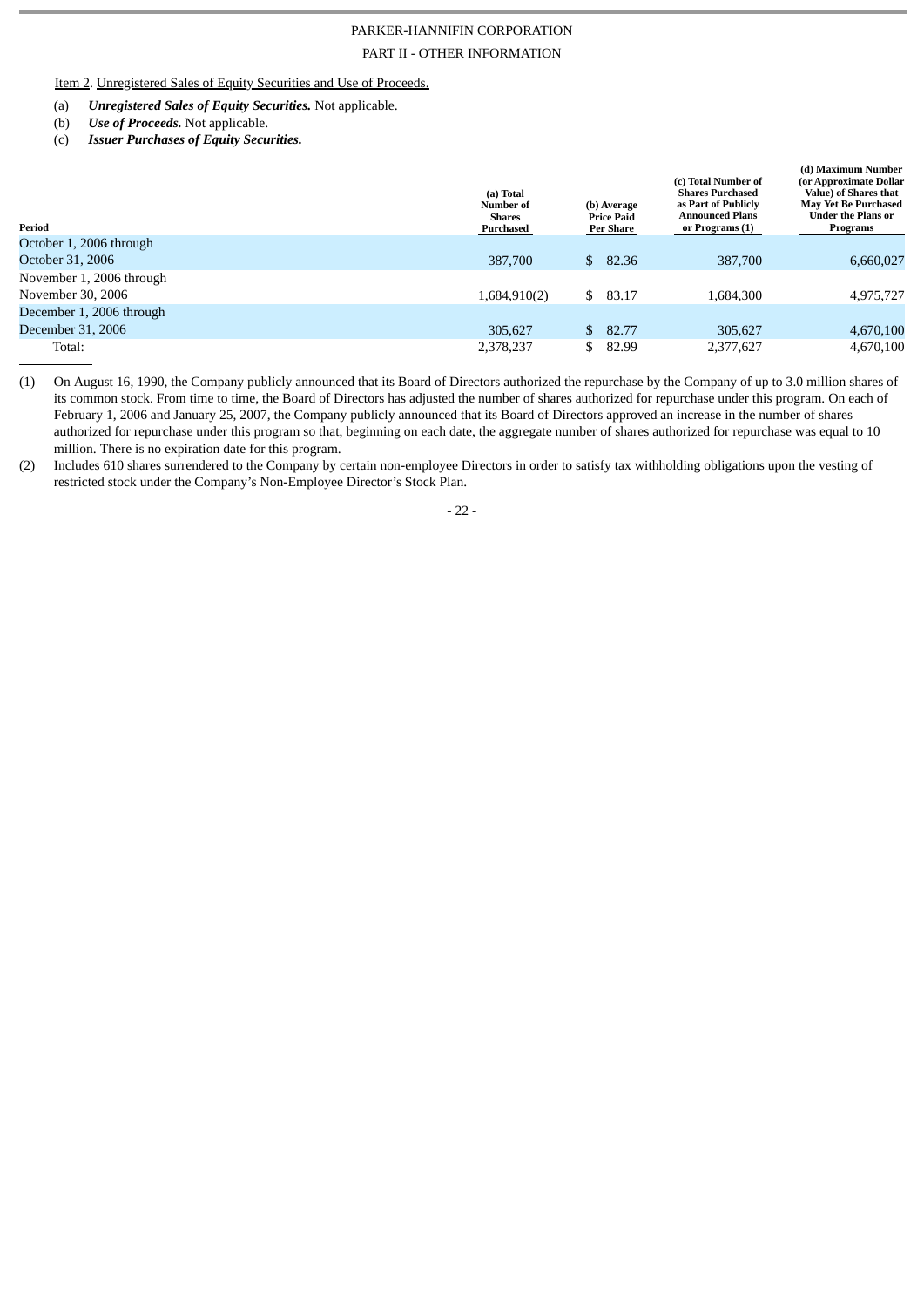Item 4. Submission of Matters to a Vote of Security Holders.

- (a) The Annual Meeting of the Shareholders of the Company was held on October 25, 2006.
- (b) Not applicable.
- (c)(i) The Shareholders elected four directors to the three-year class whose term of office will expire in 2009, as follows:

|                      | <b>Votes For</b> | <b>Votes Withheld</b> |
|----------------------|------------------|-----------------------|
| Robert J. Kohlhepp   | 75,863,533       | 32.210.789            |
| Giulio Mazzalupi     | 74.198.887       | 33.875.435            |
| Klaus-Peter Müller   | 74.326.096       | 33,748,226            |
| Markos I. Tambakeras | 74.284.017       | 33,790,305            |

(ii) The Shareholders ratified the appointment of PricewaterhouseCoopers LLP as independent registered public accounting firm of the Company for the fiscal year ending June 30, 2007, as follows:

| For     | 104,913,336 |
|---------|-------------|
| Against | 2,225,419   |
| Abstain | 935,567     |

(iii) The Shareholders approved a shareholder proposal requesting that the Board of Directors take the steps necessary to declassify the election of Directors, as follows:

| For              | 70,260,097 |
|------------------|------------|
| Against          | 26,534,497 |
| Abstain          | 1,504,607  |
| Broker non-votes | 9,775,121  |
|                  |            |

(d) Not applicable.

#### Item 6. Exhibits.

The following documents are furnished as exhibits and are numbered pursuant to Item 601 of Regulation S-K:

| Exhibit 12         | Computation of Ratio of Earnings to Fixed Charges as of December 31, 2006.                                                                           |
|--------------------|------------------------------------------------------------------------------------------------------------------------------------------------------|
| Exhibit $31(i)(a)$ | Certification of the Principal Executive Officer Pursuant to 17 CFR 240.13a-14(a), as Adopted Pursuant to §302 of the Sarbanes-Oxley<br>Act of 2002. |
| Exhibit $31(i)(b)$ | Certification of the Principal Financial Officer Pursuant to 17 CFR 240.13a-14(a), as Adopted Pursuant to §302 of the Sarbanes-Oxley<br>Act of 2002. |
| Exhibit 32         | Certification Pursuant to 18 U.S.C. Section 1350, as Adopted Pursuant to §906 of the Sarbanes-Oxley Act of 2002.                                     |

#### - 23 -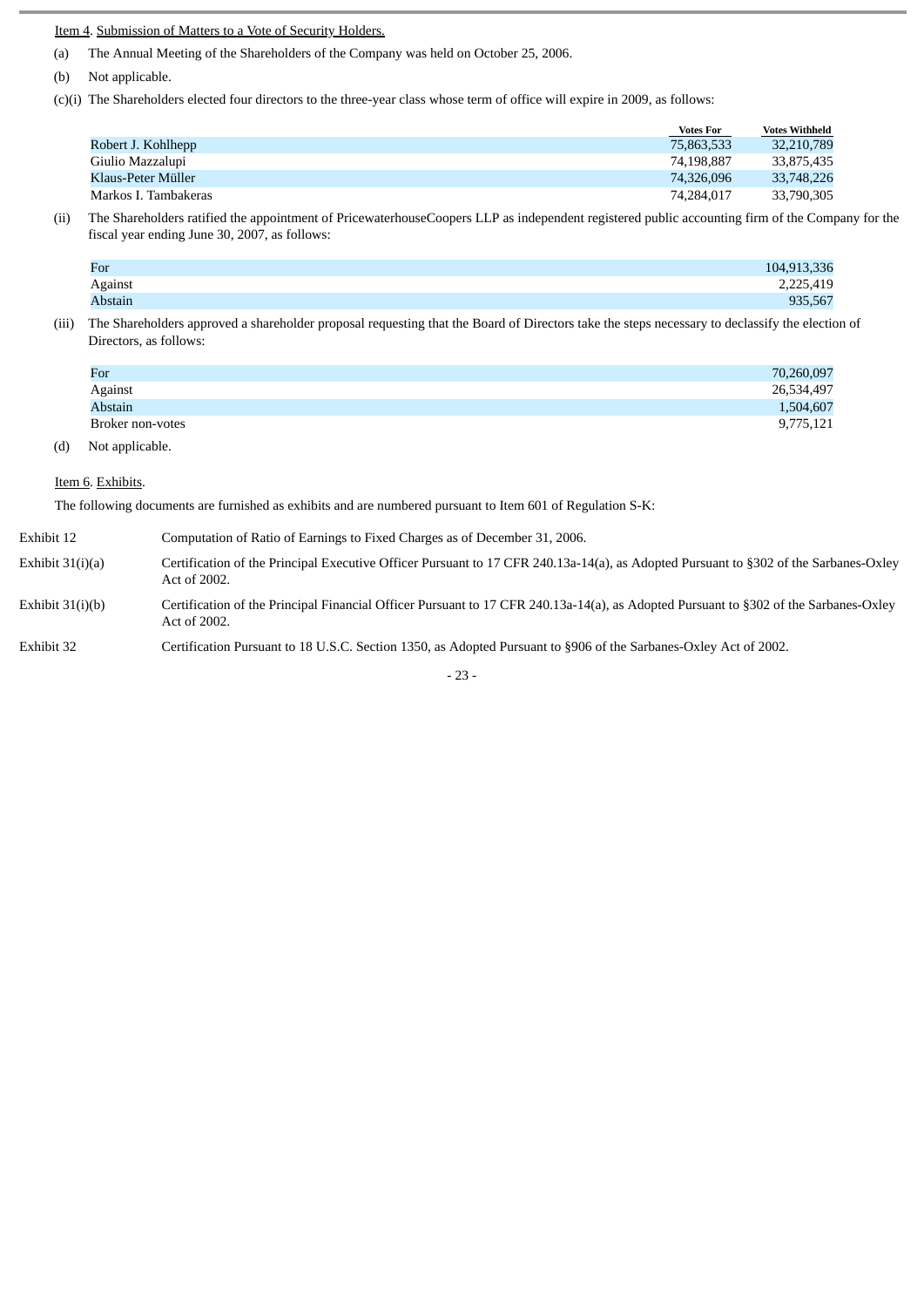SIGNATURE

Pursuant to the requirements of the Securities Exchange Act of 1934, the Registrant has duly caused this report to be signed on its behalf by the undersigned thereunto duly authorized.

#### PARKER-HANNIFIN CORPORATION (Registrant)

# /s/ Timothy K. Pistell

Timothy K. Pistell Executive Vice President - Finance and Administration and Chief Financial Officer

Date: February 2, 2007

- 24 -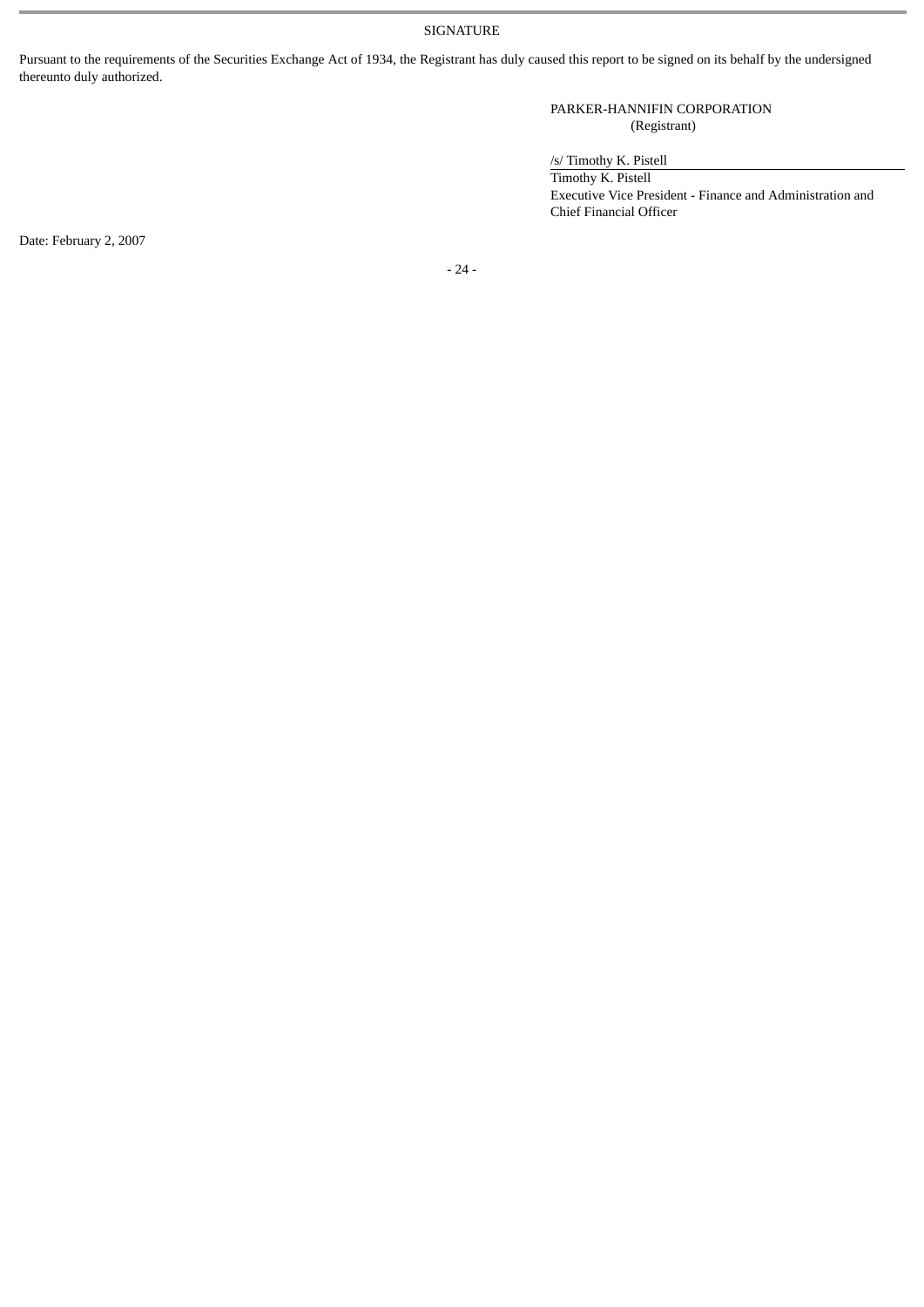# EXHIBIT INDEX

| <b>Exhibit No.</b><br>Exhibit 12 | <b>Description of Exhibit</b><br>Computation of Ratio of Earnings to Fixed Charges as of December 31, 2006.                                          |
|----------------------------------|------------------------------------------------------------------------------------------------------------------------------------------------------|
| Exhibit $31(i)(a)$               | Certification of the Principal Executive Officer Pursuant to 17 CFR 240.13a-14(a), as Adopted Pursuant to §302 of the Sarbanes-Oxley<br>Act of 2002. |
| Exhibit $31(i)(b)$               | Certification of the Principal Financial Officer Pursuant to 17 CFR 240.13a-14(a), as Adopted Pursuant to §302 of the Sarbanes-Oxley<br>Act of 2002. |
| Exhibit 32                       | Certification Pursuant to 18 U.S.C. Section 1350, as Adopted Pursuant to §906 of the Sarbanes-Oxley Act of 2002.                                     |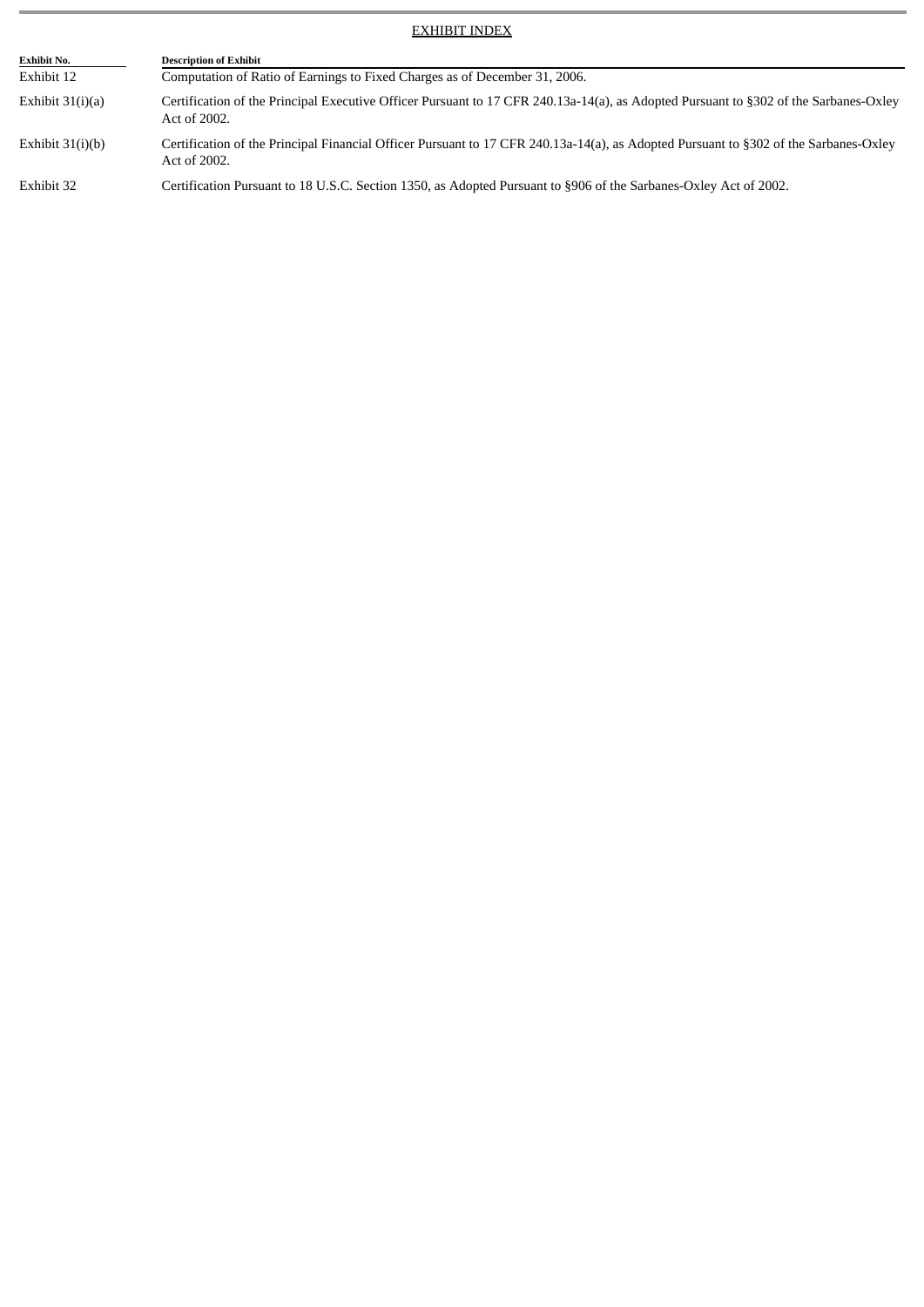# **PARKER-HANNIFIN CORPORATION COMPUTATION OF RATIO OF EARNINGS TO FIXED CHARGES (In thousands)**

|                                                                                | <b>Six Months Ended</b><br>December 31, |                                         | <b>Fiscal Year Ended June 30,</b> |           |        |                                                                       |        |
|--------------------------------------------------------------------------------|-----------------------------------------|-----------------------------------------|-----------------------------------|-----------|--------|-----------------------------------------------------------------------|--------|
|                                                                                | 2006                                    | 2005                                    | 2006                              | 2005      | 2004   | 2003                                                                  | 2002   |
| <b>EARNINGS</b>                                                                |                                         |                                         |                                   |           |        |                                                                       |        |
| Income from continuing operations before income taxes                          |                                         |                                         |                                   |           |        | \$566,422 \$379,564 \$899,958 \$738,271 \$472,956 \$286,608 \$218,036 |        |
| Add:                                                                           |                                         |                                         |                                   |           |        |                                                                       |        |
| Interest on indebtedness, exclusive of interest capitalized in accordance with |                                         |                                         |                                   |           |        |                                                                       |        |
| FASB #34 and interest on ESOP loan guarantee                                   | 37,773                                  | 33,714                                  | 71,278                            | 62,482    | 67,183 | 75,068                                                                | 75,994 |
| Amortization of deferred loan costs                                            | 743                                     | 1,159                                   | 1,888                             | 1,457     | 2,293  | 1,786                                                                 | 1,357  |
| Portion of rents representative of interest factor                             | 12,805                                  | 10,754                                  | 25,609                            | 21,507    | 21,213 | 20,585                                                                | 20,509 |
| Equity share of losses of companies for which debt obligations are not         |                                         |                                         |                                   |           |        |                                                                       |        |
| guaranteed                                                                     | 879                                     | 211                                     | 897                               |           |        | 2,895                                                                 | 6,078  |
| Amortization of previously capitalized interest                                | 139                                     | 134                                     | 304                               | 280       | 291    | 291                                                                   | 297    |
| Income as adjusted                                                             |                                         | \$618,761 \$425,536 \$999,934 \$823,997 |                                   |           |        | \$563,936 \$387,233 \$322,271                                         |        |
| <b>FIXED CHARGES</b>                                                           |                                         |                                         |                                   |           |        |                                                                       |        |
| Interest on indebtedness, exclusive of interest capitalized in accordance with |                                         |                                         |                                   |           |        |                                                                       |        |
| FASB #34 and interest on ESOP loan guarantee                                   |                                         |                                         |                                   |           |        | \$ 37,773 \$ 33,714 \$ 71,278 \$ 62,482 \$ 67,183 \$ 75,068 \$        | 75,994 |
| Capitalized interest                                                           |                                         | 40                                      |                                   |           |        |                                                                       |        |
| Amortization of deferred loan costs                                            |                                         | 1,159                                   | 1,888                             | 1,457     | 2,293  | 1,786                                                                 | 1,357  |
| Portion of rents representative of interest factor                             | 12,805                                  | 10,754                                  | 25,609                            | 21,507    | 21,213 | 20,585                                                                | 20,509 |
| Fixed charges                                                                  | $51,321$ \$<br>S.                       | 45,667 \$                               | 98,775 \$                         | 85,446 \$ | 90,689 | 97,439<br><sup>\$</sup>                                               | 97,860 |
|                                                                                | 12.06x                                  | 9.32x                                   | 10.12x                            | 9.64x     | 6.22x  | 3.97x                                                                 | 3.29x  |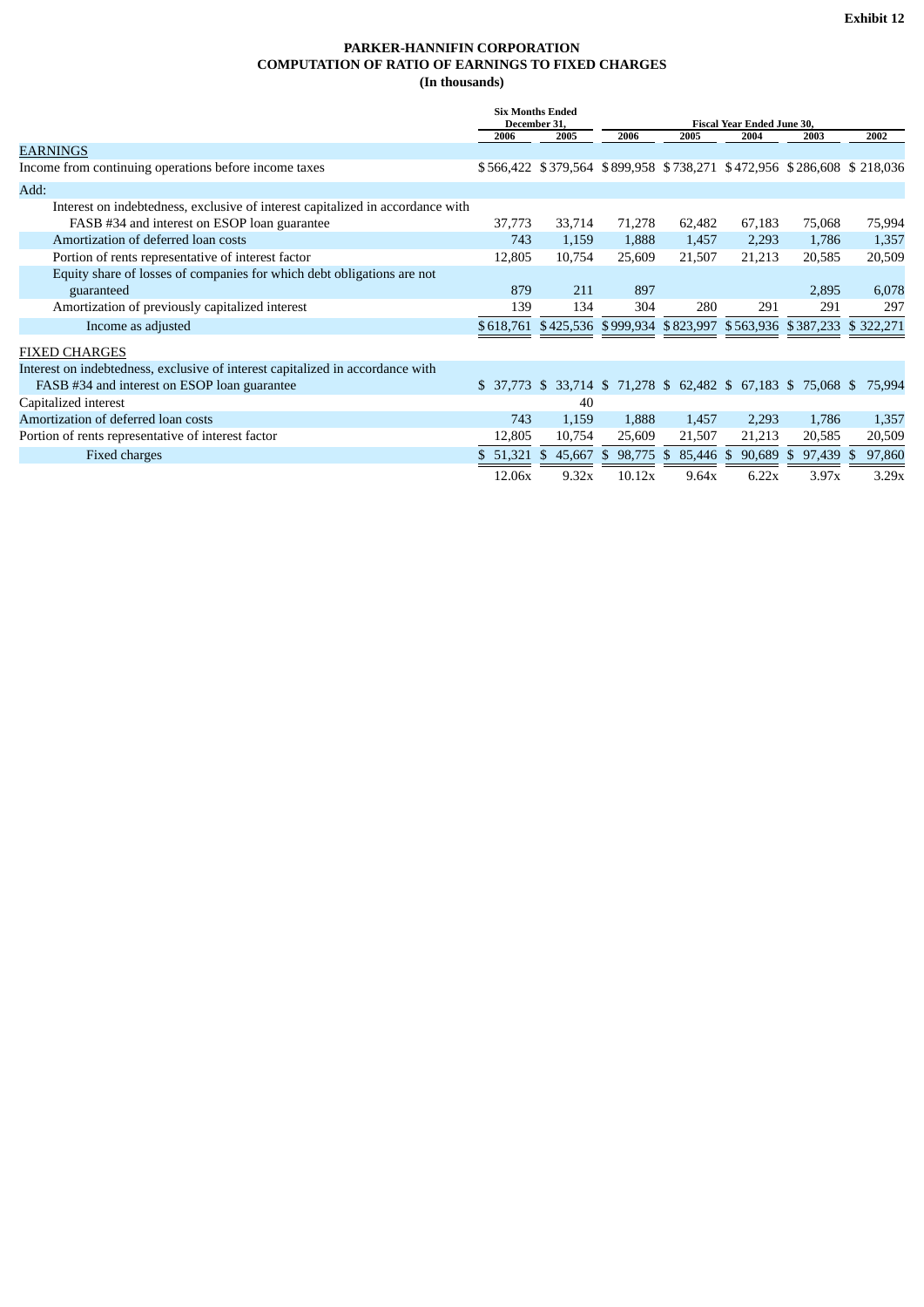#### CERTIFICATIONS

I, Donald E. Washkewicz, certify that:

- 1. I have reviewed this quarterly report on Form 10-Q of Parker-Hannifin Corporation;
- 2. Based on my knowledge, this report does not contain any untrue statement of a material fact or omit to state a material fact necessary to make the statements made, in light of the circumstances under which such statements were made, not misleading with respect to the period covered by this report;
- 3. Based on my knowledge, the financial statements, and other financial information included in this report, fairly present in all material respects the financial condition, results of operations and cash flows of the Registrant as of, and for, the periods presented in this report;
- 4. The Registrant's other certifying officer(s) and I are responsible for establishing and maintaining disclosure controls and procedures (as defined in Exchange Act Rules 13a-15(e) and 15d-15(e)) and internal control over financial reporting (as defined in Exchange Act Rules 13a-15(f) and 15d-15(f)) for the Registrant and have:
- a) designed such disclosure controls and procedures, or caused such disclosure controls and procedures to be designed under our supervision, to ensure that material information relating to the Registrant, including its consolidated subsidiaries, is made known to us by others within those entities, particularly during the period in which this report is being prepared;
- b) designed such internal control over financial reporting, or caused such internal control over financial reporting to be designed under our supervision, to provide reasonable assurance regarding the reliability of financial reporting and the preparation of financial statements for external purposes in accordance with generally accepted accounting principles;
- c) evaluated the effectiveness of the Registrant's disclosure controls and procedures and presented in this report our conclusions about the effectiveness of the disclosure controls and procedures, as of the end of the period covered by this report based on such evaluation; and
- d) disclosed in this report any change in the Registrant's internal control over financial reporting that occurred during the Registrant's most recent fiscal quarter (the Registrant's fourth fiscal quarter in the case of an annual report) that has materially affected, or is reasonably likely to materially affect, the Registrant's internal control over financial reporting; and
- 5. The Registrant's other certifying officer(s) and I have disclosed, based on our most recent evaluation of internal control over financial reporting, to the Registrant's auditors and the audit committee of the Registrant's board of directors (or persons performing the equivalent functions):
- a) all significant deficiencies and material weaknesses in the design or operation of internal control over financial reporting which are reasonably likely to adversely affect the Registrant's ability to record, process, summarize and report financial information; and
- b) any fraud, whether or not material, that involves management or other employees who have a significant role in the Registrant's internal control over financial reporting.

Date: February 2, 2007

/s/ Donald E. Washkewicz Donald E. Washkewicz Chief Executive Officer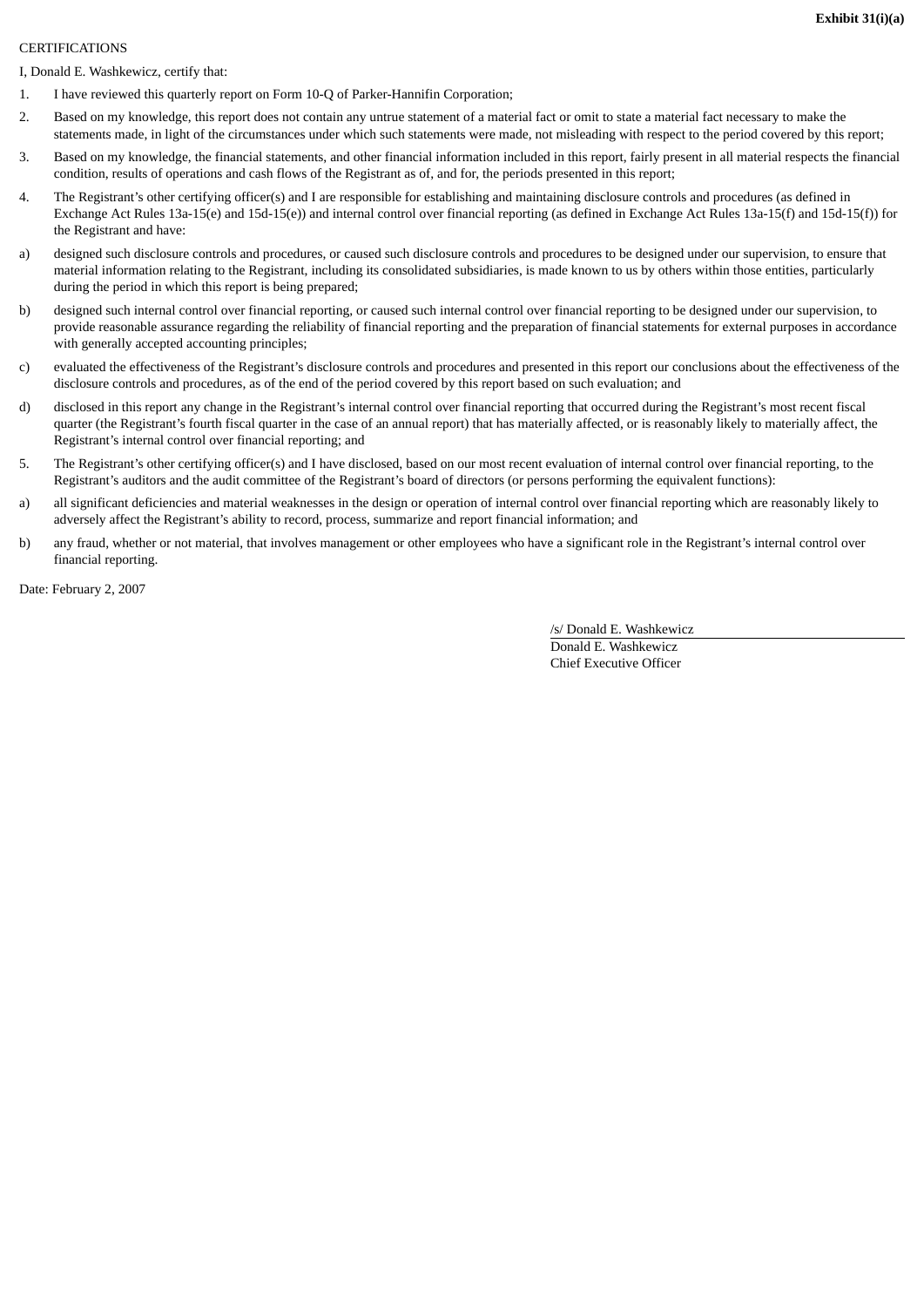#### CERTIFICATIONS

I, Timothy K. Pistell, certify that:

- 1. I have reviewed this quarterly report on Form 10-Q of Parker-Hannifin Corporation;
- 2. Based on my knowledge, this report does not contain any untrue statement of a material fact or omit to state a material fact necessary to make the statements made, in light of the circumstances under which such statements were made, not misleading with respect to the period covered by this report;
- 3. Based on my knowledge, the financial statements, and other financial information included in this report, fairly present in all material respects the financial condition, results of operations and cash flows of the Registrant as of, and for, the periods presented in this report;
- 4. The Registrant's other certifying officer(s) and I are responsible for establishing and maintaining disclosure controls and procedures (as defined in Exchange Act Rules 13a-15(e) and 15d-15(e)) and internal control over financial reporting (as defined in Exchange Act Rules 13a-15(f) and 15d-15(f)) for the Registrant and have:
- a) designed such disclosure controls and procedures, or caused such disclosure controls and procedures to be designed under our supervision, to ensure that material information relating to the Registrant, including its consolidated subsidiaries, is made known to us by others within those entities, particularly during the period in which this report is being prepared;
- b) designed such internal control over financial reporting, or caused such internal control over financial reporting to be designed under our supervision, to provide reasonable assurance regarding the reliability of financial reporting and the preparation of financial statements for external purposes in accordance with generally accepted accounting principles;
- c) evaluated the effectiveness of the Registrant's disclosure controls and procedures and presented in this report our conclusions about the effectiveness of the disclosure controls and procedures, as of the end of the period covered by this report based on such evaluation; and
- d) disclosed in this report any change in the Registrant's internal control over financial reporting that occurred during the Registrant's most recent fiscal quarter (the Registrant's fourth fiscal quarter in the case of an annual report) that has materially affected, or is reasonably likely to materially affect, the Registrant's internal control over financial reporting; and
- 5. The Registrant's other certifying officer(s) and I have disclosed, based on our most recent evaluation of internal control over financial reporting, to the Registrant's auditors and the audit committee of the Registrant's board of directors (or persons performing the equivalent functions):
- a) all significant deficiencies and material weaknesses in the design or operation of internal control over financial reporting which are reasonably likely to adversely affect the Registrant's ability to record, process, summarize and report financial information; and
- b) any fraud, whether or not material, that involves management or other employees who have a significant role in the Registrant's internal control over financial reporting.

Date: February 2, 2007

/s/ Timothy K. Pistell

Timothy K. Pistell Executive Vice President – Finance and Administration and Chief Financial Officer